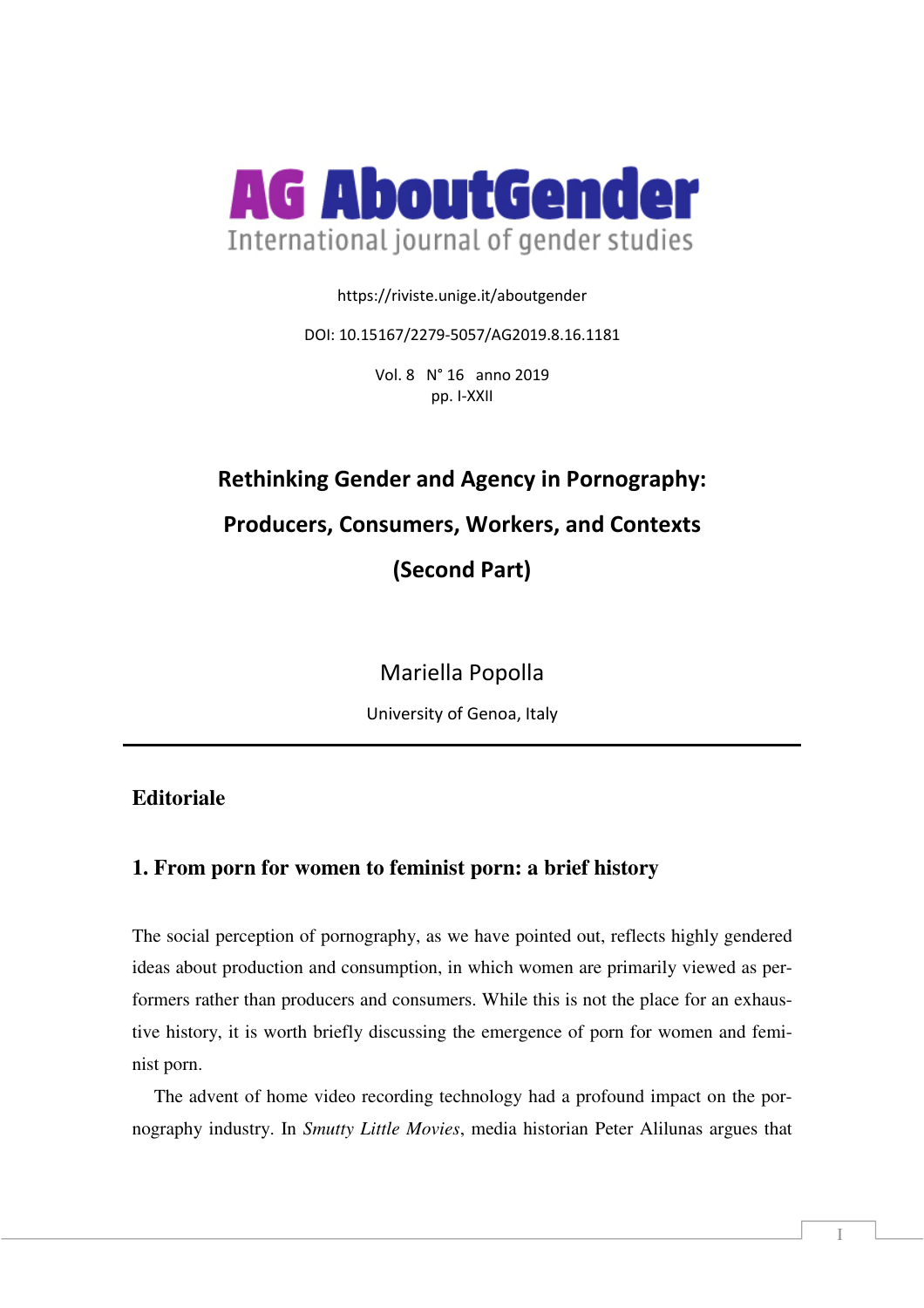the Vhs revolution was a game changer for the industry in more ways than one. Coming on the heels of the so- called Golden Age of porn (which refers indicatively to the period between the seventies and the eighties). In the  $1970<sub>s</sub>$  and early  $1980<sub>s</sub>$ , in which the industry was flourishing, home video «all but decimated the traditional adult theater circuit, permanently changed the industry, and altered the cultural landscape» (Alilunas 2016, 6). As home video became dominant, new opportunities for previously marginalized producers and audiences emerged, including for women, challenging the hegemony of heterosexual male pleasures. The combination of privacy, availability, and technology, according to Alilunas, «created the possibility to rethink the presentation of sexuality that, in some cases, embraced an unabashed celebration of women's pleasure» (*Ibidem*).

The early  $1980_s$  was a watershed moment for the emergence of porn for women. From Club 90 and Femme Productions to On Our Backs magazine and Fatale Video (see Comella in this issue), women began thinking anew about who pornography was for and what kinds of stories about gender, desire and pleasure it could tell. In 1983, a group of American porn actresses, including Candida Royalle, Veronica Hart, Veronica Vera, and Gloria Leonard, met at fellow performer Annie Sprinkle's Manhattan apartment for a baby shower to celebrate Hart's pregnancy. Following the event, the women began meeting regularly to discuss the challenges of being women in a male-dominated industry and how they might begin producing and distributing their own work. Named after Sprinkle's home address on Lexington Avenue, Club 90 became the first-ever porn star support group, using elements of feminist consciousness-raising, in which selfawareness becomes a starting point for shared understanding and political knowledge. As one writer put it: «[O]nce this trailblazing five-some joined forces, the sex industry would never be the same», (Wissot 2015).

As Annie Sprinkle recalled in an interview years later:

The basic common bond was that we had all made porn movies, and loved filmmaking. However, we also had a lot of creative juice and wanted to express ourselves in new ways — to explore our own desires and truths and go beyond performing other people's (men's) fantasies. We were curious to see what women's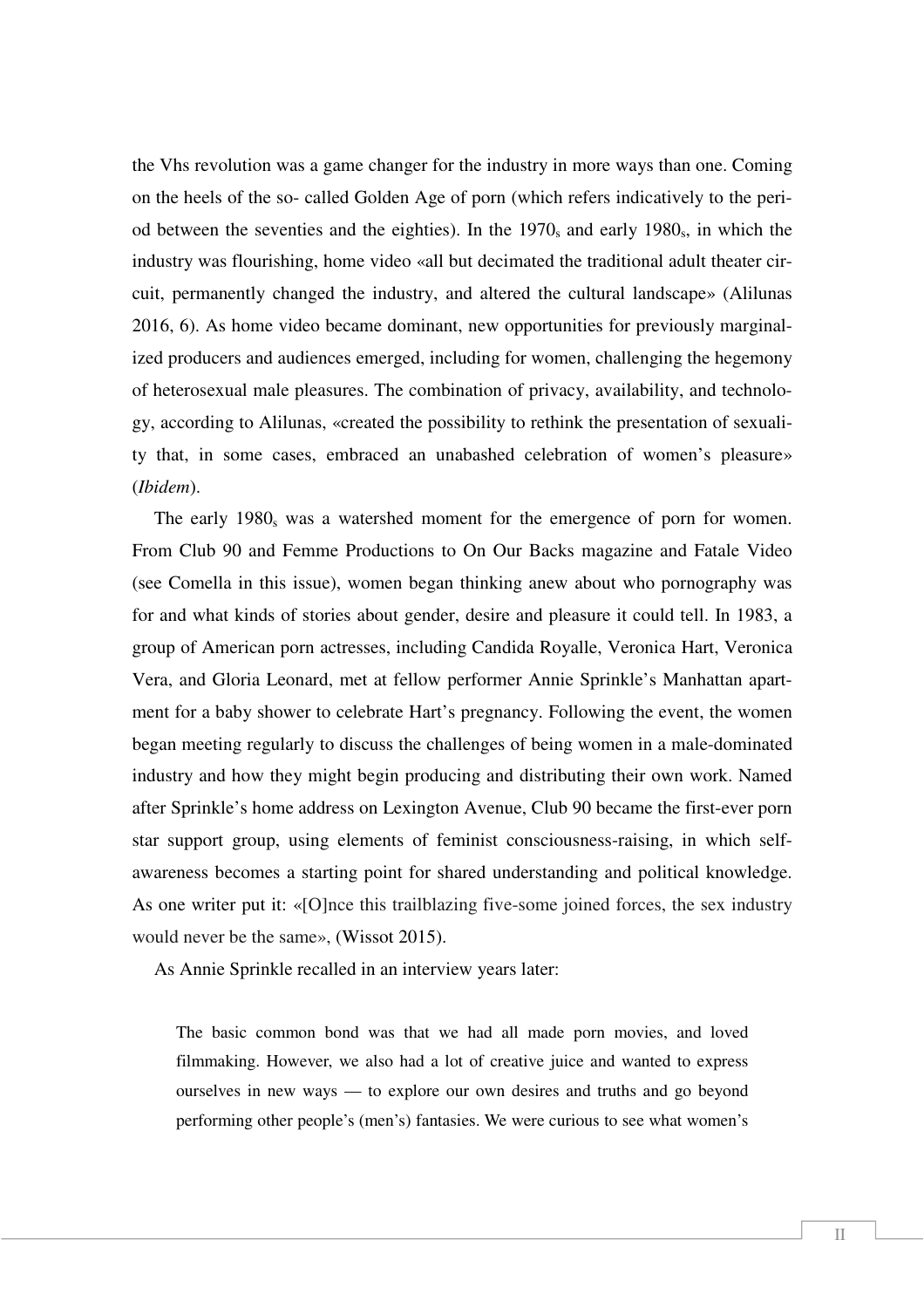fantasies might look like from a woman's perspective (Wissot 2015).

While all the members of Club 90 would leave their mark on the broader sexual culture, Candida Royalle's contributions to the history of feminist pornography were especially significant. Royalle was one of the first women to seize control of the reigns of production in an effort to make pornography from a woman's point of view. Porn was made on the backs of women's labor, but where, she wondered, were women's voices in shaping, defining, and redefining the genre. In 1984 Royalle, together with the photographer R. Lauren Niemi, created Femme Productions with the goal of expanding the market to a female audience through products created for and directed by women. In reality, though, the audience Royalle had in mind was primarily composed of heterosexual couples, a market segment that Alilunas notes was not completely unknown to the pornographic industry (Alilunas 2016). Royalle felt it was important for women to move behind the camera, for their perspectives on sexuality to find space in the industry, and for feminist ideas to be more fully integrated into both production practices and the narratives conveyed and not simply used as a marketing strategy (*Ibidem*).

The same year that Femme was founded, Nan Kinney and Deborah Sundahl founded Fatale Media in San Francisco with the goal of producing pornographt by and for lesbians. Unlike Femme which, despite difficulties, had succeeded in entering the large U.S. adult distribution networks, Fatale had to independently manage the distribution of its products, relying on word of mouth and On Our Backs magazine for advertising (Juffer 1998). On Our Backs, with the tag line «Entertainment for the Adventorous Lesbian» was a pointed riff on the radical feminist newspaper off our backs. The brainchild of Deborah Sundahl and her roommate Myrna Elana, the magazine's bold and unapologetic style of photography and sexual storytelling would come to define the magazine during an era when anti-pornography feminism dominated discussions about feminism and sex (see Comella in this issue) and few images of explicit lesbian sexuality were publicly circulating.

On Our Backs was groundbreaking. It featured sexually explicit pictorials and articles that explored topics on everything from sex work to sub-cultural currents within the lesbian movement, including San Francisco's leather and Bdsm communities, as well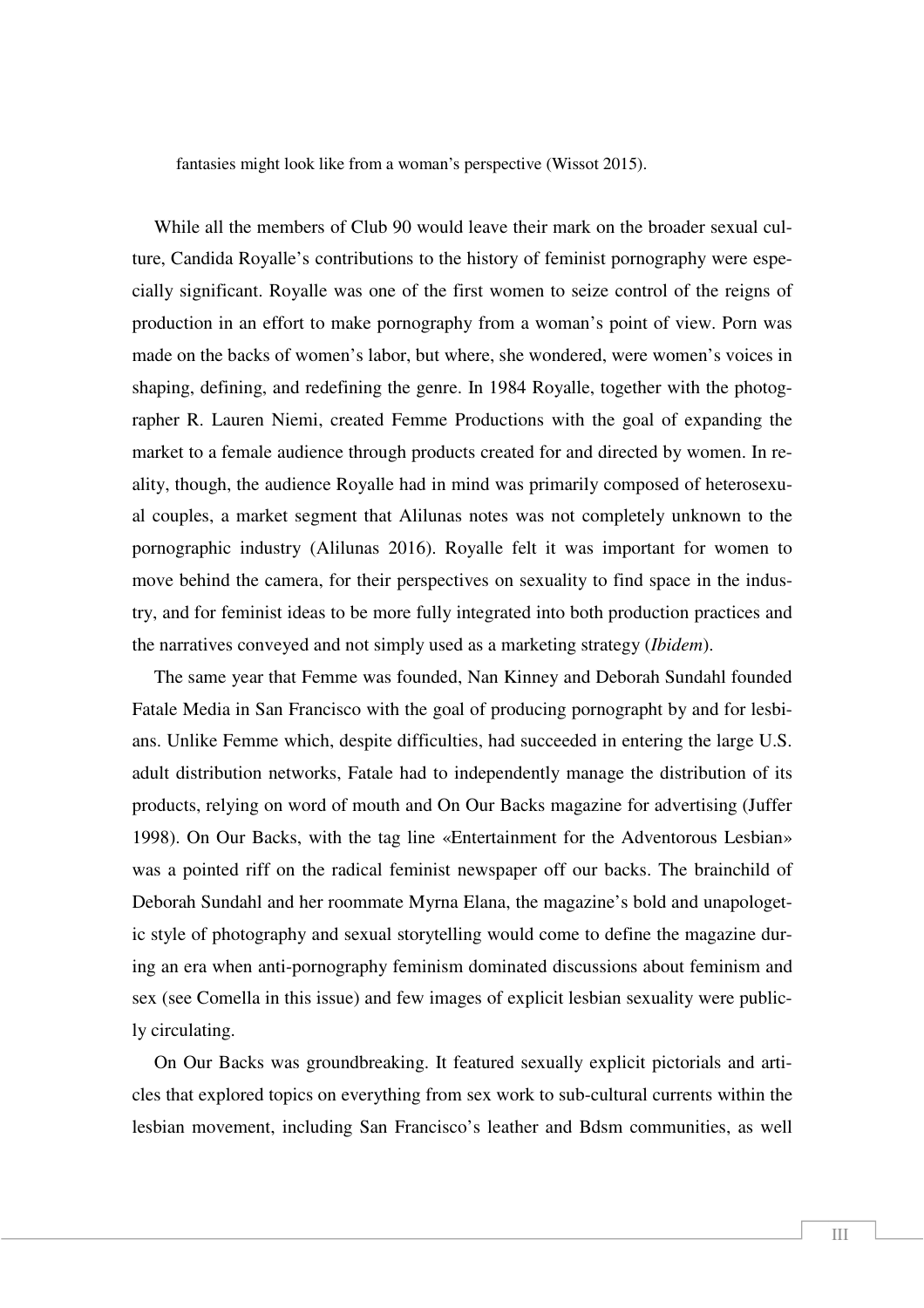the issue of lesbians and  $\text{Hiv}^1$ . Inside, advertisements featured products from San Francisco's legendary sex shop Good Vibrations, where the magazine's first editor, Susie Bright, worked. Focusing on the magazine for the distribution and advertising of its products, as well as inserting explicit references to Good Vibrations in its films, was not simply a move to market sexually related products that were often restricted from other advertising veneuesm but it would confirm the connection between different actors in the creation of a female sexual culture (one that was not exclusively heterosexual and cisgender), and pornographic productions that addressed wider issues of «community, politics and markets» (Maina 2018; see also Comella 2013; 2017).

Fatale Media and Femme Productions, as well as production companies that followed in their footsteps, were responding to the lack of representation in mainstream hardcore heterosexual porn geared toward men.

Many of the elements that have characterized the style and contents of pornography productions for women and couples fall now under the label of feminist porn, an umbrella term that encompasses extremely diverse productions styles and content and that present traceable elements in other productions that do not necessarily recognize themselves as feminist, including some "mainstream" productions, as well as queer porn. Comparing to porn for women, feminist porn has a political intent that is more explicit and openly declared.

These productions would try to deconstruct the representations of mainstream culture, in a generic sense, which show a masculinity that is always ready and infallible, not problematic, responsible for one's own sexual response and that of the partner (Bordo in Jackson and Scott 1996, 11) and, according to Reynaud (*Ibidem*), as a dominant genre, more committed to demonstrating power than pleasure. Feminist porn, on the other hand, would focus on pleasure and desires in their changing manifestations, aiming to modify and affect the heterosexist, racist, homotransfobic, enabler and ageist images present in the dominant representations, through careful ethical production and distribution processes (Taormino, Parrenas Shimizu, Penley and Miller-Young 2013). These elements also define the queer porn segment which, with respect to feminist porn,

 $<sup>1</sup>$  See Mondin 2017.</sup>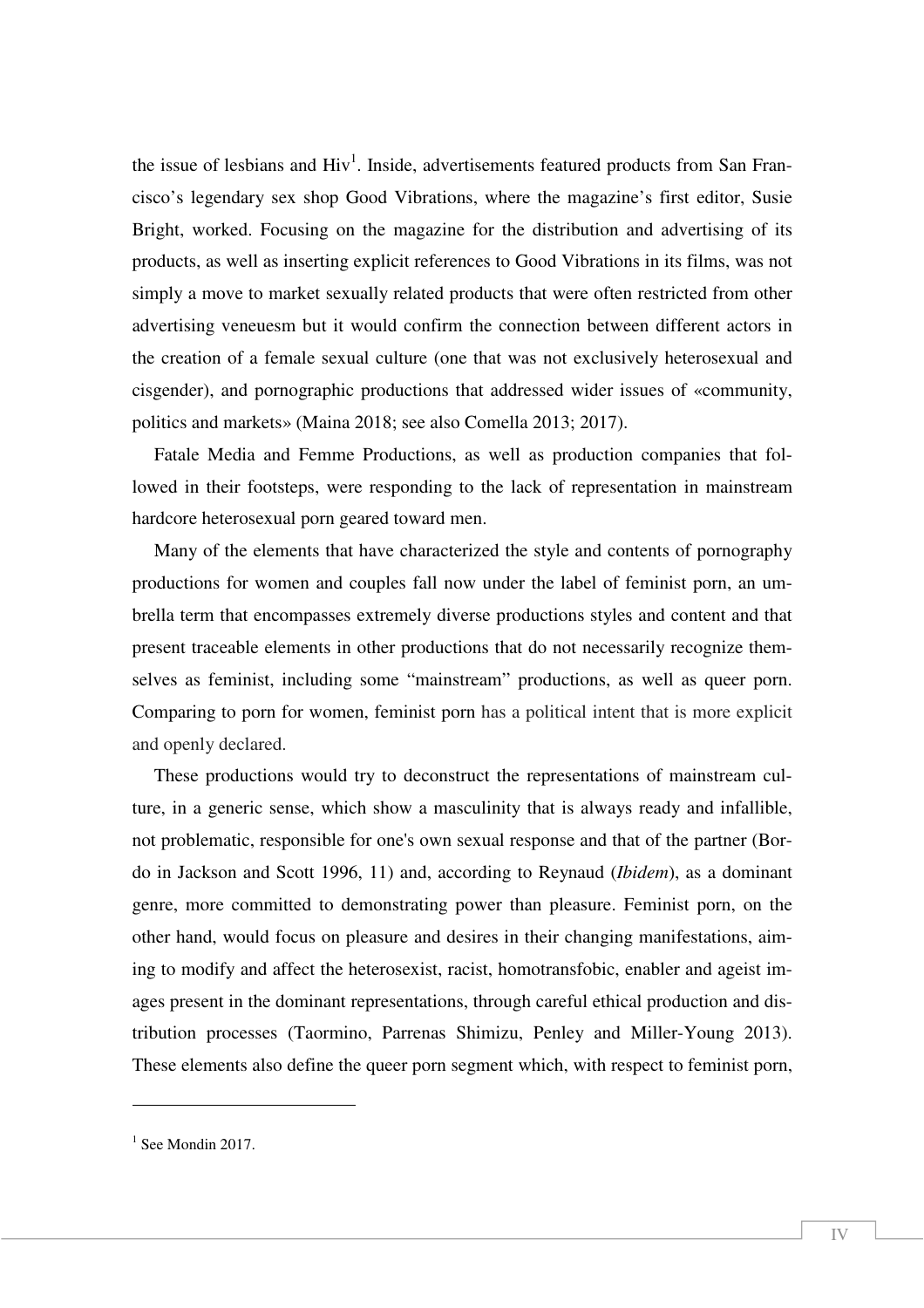explicitely rejects by definition the binary division between genders, in favor of a fluidity that would represent an overcoming of the rigidities connected to sexual identities (a particularly well-known example is that of the productions of Pink & White Productions).

A central role in the visibility and distribution of these products, in the promotion of collaborations and the sense of belonging to a community, as well as in the definition of a fee for such productions, is that assumed by the pornography festivals. One of the most important was undoubtedly the Feminist Porn Award of Toronto, born in 2005 on the initiative of Good for Her, sexuality store and workshop center run by a group of feminists from Toronto, to respond to a strong dissatisfaction with of the most widespread pornographic materials and images. Over the years, the Festival, under the pressure and the incessant confrontation between the different currents of thought within the organization, has faced several changes and modified the participation criteria, up to its last edition, dated 2016 (from 2017 it is called Toronto International Porn Festival).

Compared to the first experiences of pornography for women, the galaxy of contemporary alternative pornography places itself in an extremely complex relationship with what we could define as mainstream: the permeability of the boundaries between commercial and non-commercial products, the multiplication of products and audiences, progress of rights and the irruption in the public scene of historically marginalized subjects, have meant that the tracks on which such productions proceed, assuming that those of the mainstream still exist, are not only parallel but present different points of overlap and intersection. To define their products would therefore no longer be a differentiation with respect to a clear and defined canon, attributable to a unitary industry that, in some way, marked its own borders and declared who was inside and who was not, as much as the will and the possibility of constructing one's own narratives and representations without the need for an opposite pole from which to differentiate itself.

# **2. Studying pornography: challenges and social dimensions**

Academic interest in and research on sexuality continues to grow from year to year. And yet, despite the presence of an academic journal dedicated to porn studies («Porn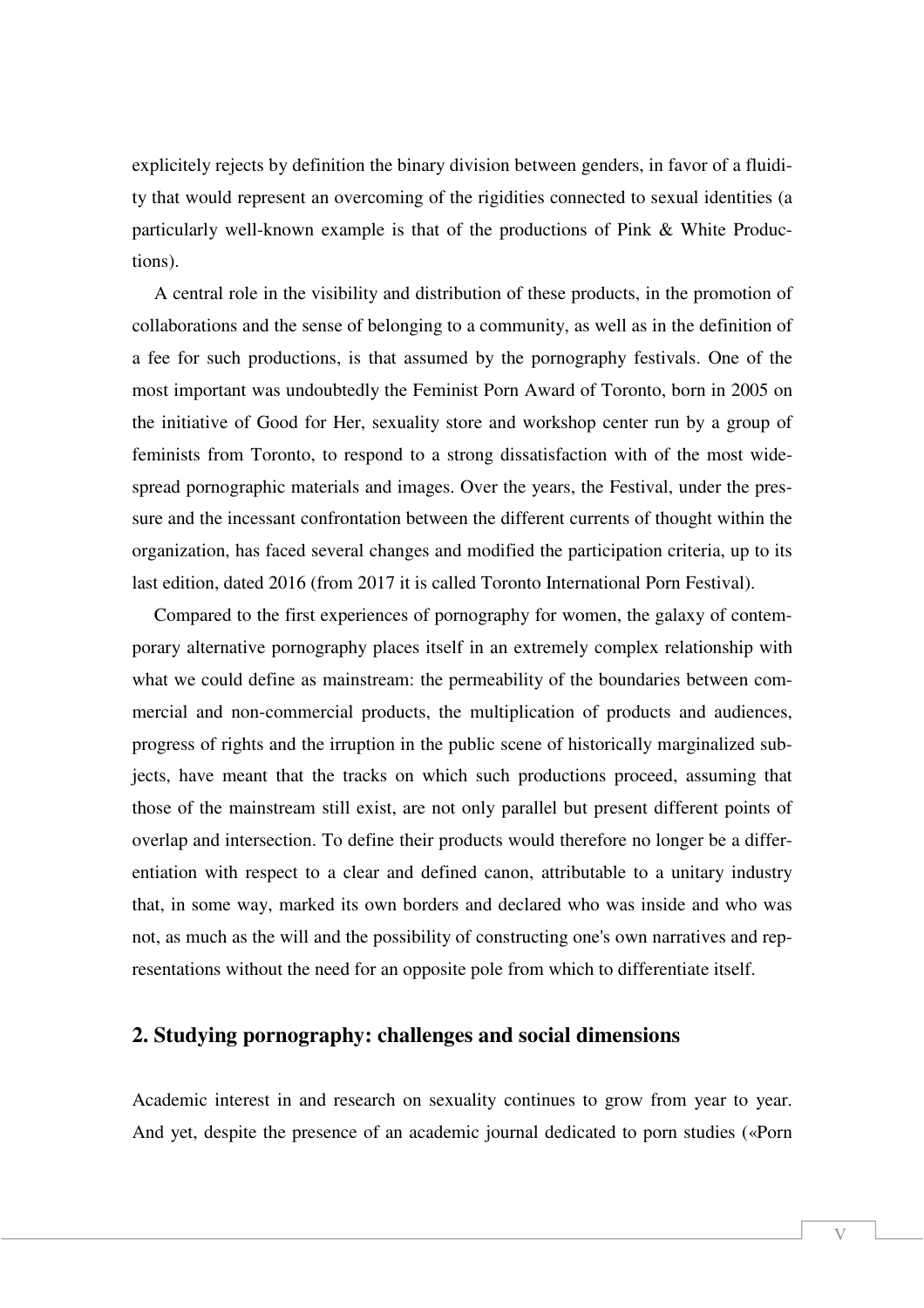Studies»), and a spring school that dedicates an entire section to it (Gorizia Spring School host by University of Udine) there were challenges finding reviewers for this special issue, especially for the Italian written articles. In our opinion, this might have to do with the fact that, at least in the Italian context, the theme is still considered a niche or frivilous in the academic context is strongly influenced by complex dynamics. The dimension of "acceptability" of the research topic, would seem to be based, as well as on the fact that when «sex is named it implies so much else» (Rinaldi 2016, VII), and therefore of the subject itself, on at least two dimensions: the one of gender and that of the scholar's status in the academy. According to a scholar:

For a heterosexual male to study porn means to be stigmatized, to be perceived as a "wanker" [...] that's why when you organize something about porn, it's good that there is a woman in the organization. Porn is still considered a male genre, with a masturbatory purpose. If a woman is interested, she tends to interrupt this direct connection. And they don't even have a safety net [the men who study it], the peers take it for a ride. In the political sphere it is different. If I semantize it strongly, I legitimize it. The institutional legitimization is there but the one for which it is given scientific value and the legitimacy of its reference community to explicitly invest energies and resources on that object is lacking. This affects research lines and it happens because studies on porn have gone from American film studies to English cultural studies, which see in the products of popular culture an ability to develop counter-hegemonic values and meanings<sup>2</sup>.

In D.'s words, therefore, the gender dimension, and the social expectations related to it, would affect the authorization by peers to study pornography. Individuals socially positioned as male, according to a more profound reading of the testimony, according to common sentiment, would have no interest whatsoever in approaching pornography, if not masturbation, a dimension that is widely criticized even from the sole point of view of the use that appears based on much more complex and variable motivations and purposes (see Stella 2017, and Scarcelli 2015). In this reading emerges the tendency to

 $2^2$  D., scholar, cisgender man, Italy; our transaltion.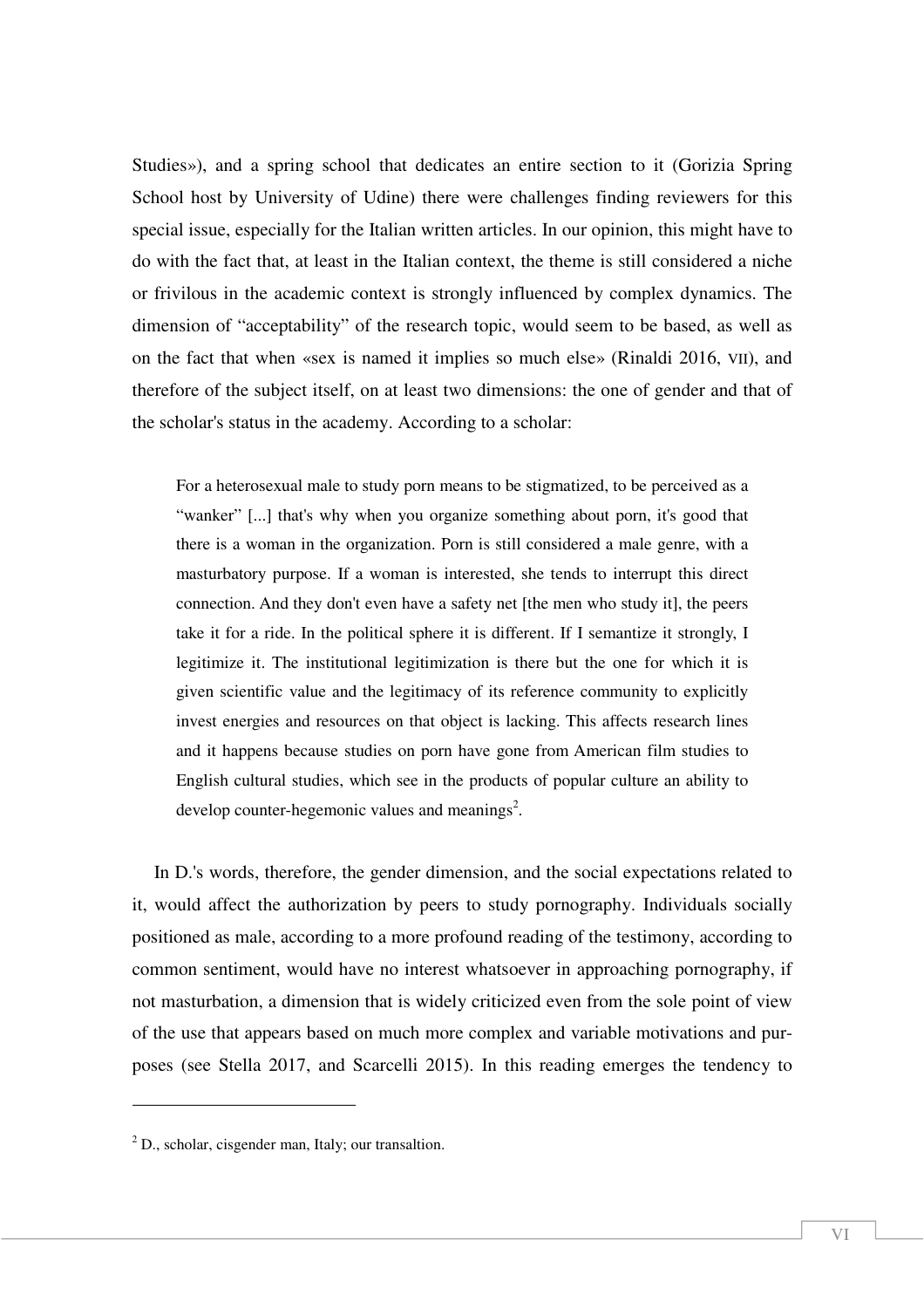consider pornography, as well as the group of men and that of women, as immutable, ahistorical, out of social. Women who decide to study pornography, by the mere fact of being recognized as such, would invest the object of research with a "political", superior, "identity" value. This step, as explained by D., would have effects on the development of research lines, defining who can study what. It would therefore not be a coincidence that most of the theoretical corpus on pornography does not concern the mainstream but the so called alternative pornographies, which tell in a more or less obvious way an intent to break with the *status quo*.

I., a pornography scholar, reporting her experience, would confirm this kind of trend:

[...] For example, for a single article, I found myself sewn with the label of an alternative porn scholar. But I just wanted to study porn, how one studies horror [...] a marginal stuff. My approach was therefore different. But the studies go in that direction and I had to follow it. But I didn't want to investigate certain things  $\left[...\right]^{3}$ .

This sort of implicit "authorization" for women, however, reveals the fact that, just like for male subjects, there is a precise social expectation at work: women struggle to be recognized first of all as consumers of pornographic products and, as scholars, they can be interested only in the case of products of a certain type, which have, in the common perception, a certain social value.

The second dimension that would intervene would instead be that of one's level of progress in the academic career. To put it in the words of Attwood and Hunter «Don't do it without tenure» (Attwood and Hunter 2009, 547), to underline how studying pornography on the one hand can make the researcher, particularly vulnerable to external attacks (especially in the case of teaching on the subject), but also, on the other, in some way academically punishable, risking isolation or seeing the possibility of studying the same subject over time drastically reduced, just as the possibility of becoming recognizable as "expert \*". In this regard, Rinaldi (2016) speaks of «intellectual hostility [that ...] expresses itself with respect to the prestige and institutional recognition of objects of

<sup>&</sup>lt;sup>3</sup> I., scholar, cisgender woman, Italy; our translation.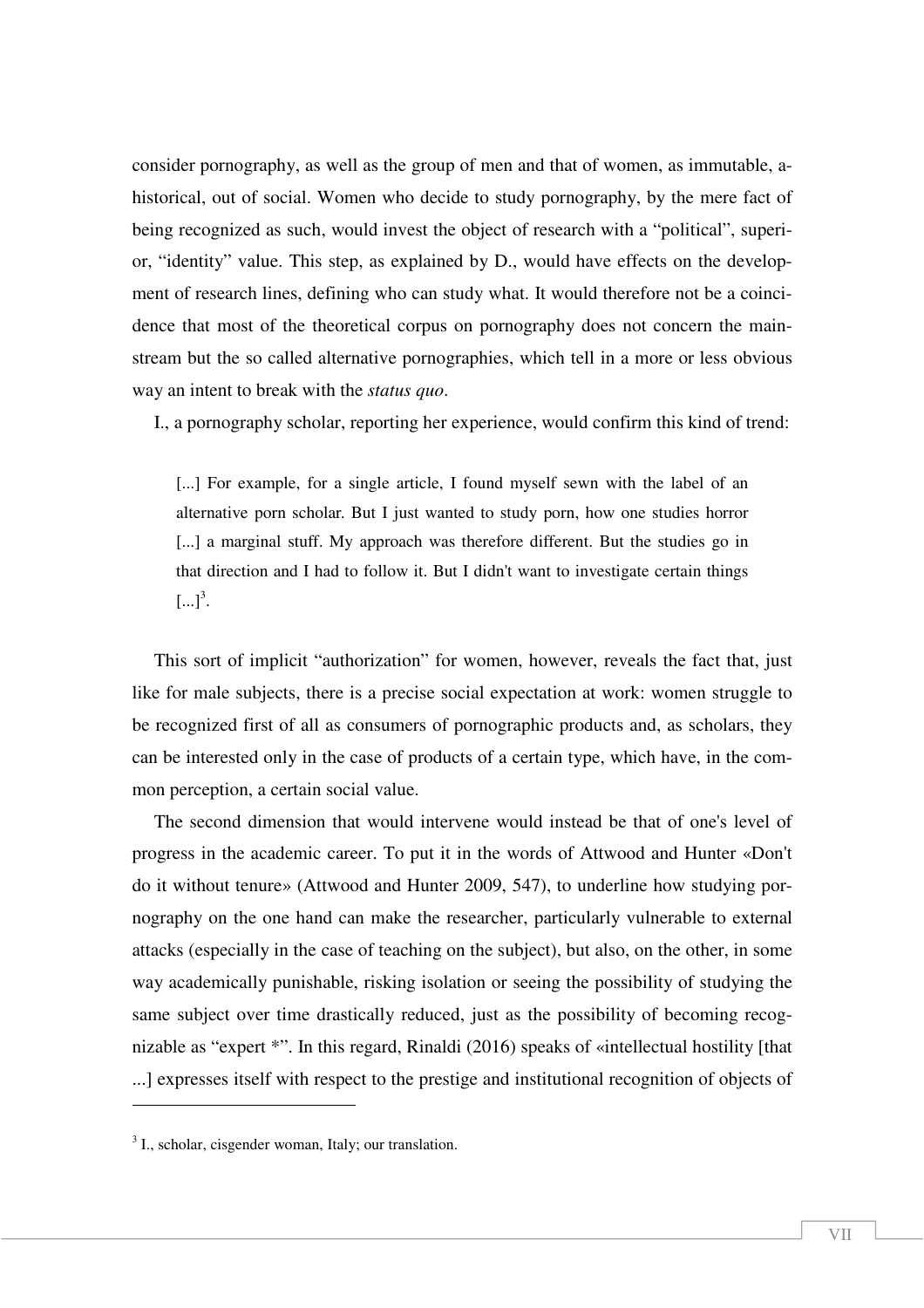study» (96). And yet, as noted by Plummer (2008), studies on sexuality, especially from the 2000s onwards, have increased significantly, both numerically and on the type of sexual worlds studied.

Following these reflections it seems emblematic that, of the six articles that make up the number, only two refer to the Italian context. A context that, as we will see in the following paragraph, would seem to be characterized by a marginal presence of "commercial" pornography, both in economic and productive terms, and in the interest aroused in the widespread perception, and therefore deserves room to try to underline its evolution over time.

## **3. The story untold: pornography in Italy**

This is the first academic journal issue published in Italy dedicated to porn. In our opinion, the relative lack of academic interest in Italy with regard to pornography is the result of many factors. If, as we have already pointed out and we will not go into further, the subject is invested by a strong gender component also from the point of view of studying it, and by the more or less explicit sanctions for those who deal with it, a further cause could lie, so to speak, in its marginal presence in public discourse (to be understood as common perception, non-specialist discourses, media coverage), compared to other western contexts. Pornography is subject to waves of alarm due to the so-called pornification of society, or fears expressed by parents and educators about the consumption by adolescents and young people, but it would seem a topic little practiced by public opinion, perceived as uninvolving, of interest only to certain environments, not quiet comparable to the popularity achieved in the eighties and nineties, where divas of the caliber of Cicciolina or Moana Pozzi were known far beyond the group of users of explicit materials. The reason for this lack of interest could derive from the fact that currently, in Italy, it is not possible to register the presence of a real recognized pornographic commercial industry, not even in agony or in a continuous phase of change as in the case of the United States, an element that would make it less pressing attention from both the general media and, in a certain sense, politics.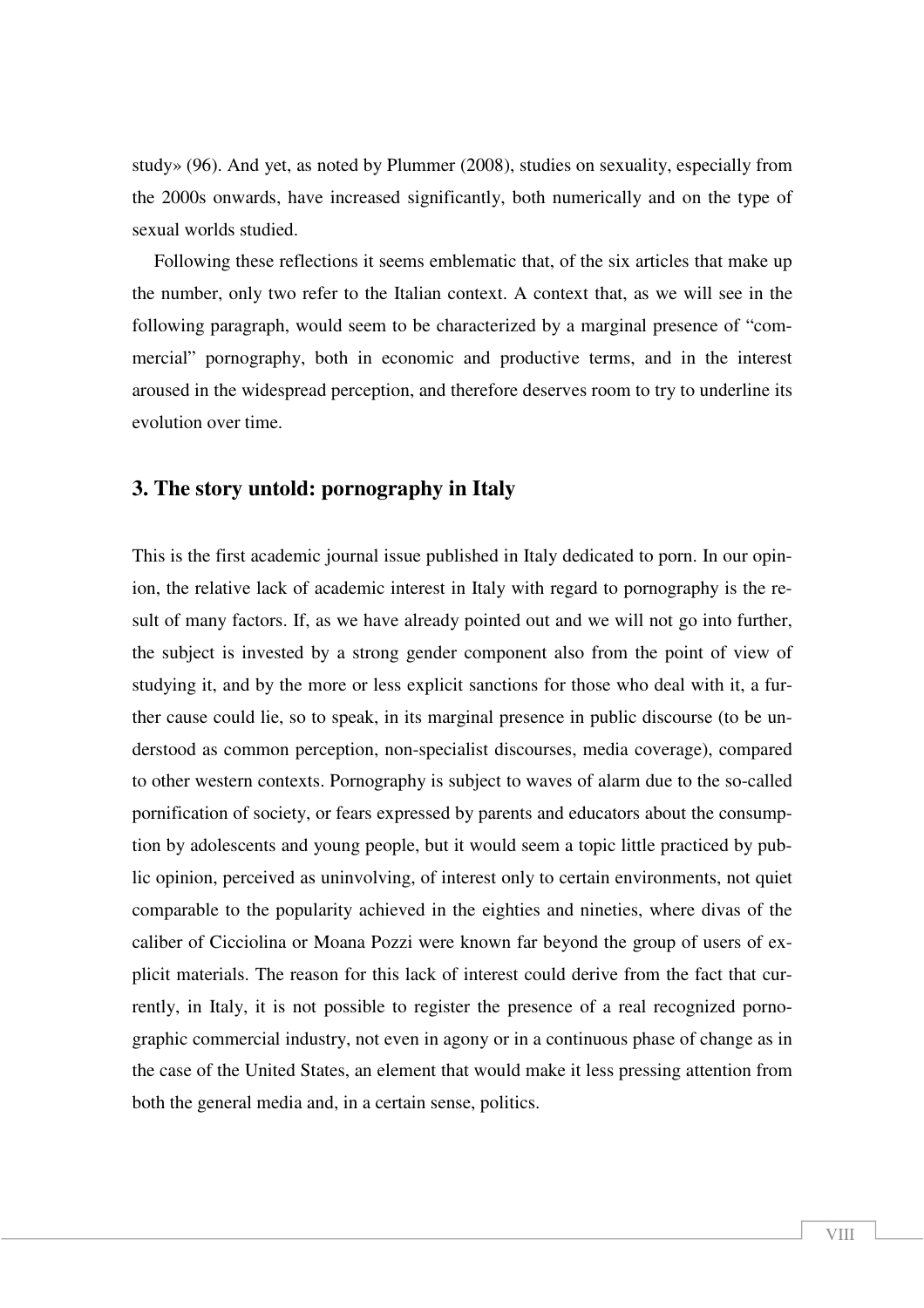Drawing on the scarce existing literature, characterized almost exclusively by journalistic insights, it is possible to point out some aspects that can be used to reconstruct the relationship between pornography, until its decline, and Italian society in the hope of giving back some ideas that certainly deserve further reflection and insights.

Although we cannot speak of a phenomenon that is limited to a specific time frame, it is the interval between the 1950s and the mid-1970s (Grattarola and Napoli 2014; Maina and Zecca 2012; Ortoleva 2009) to define the progressive «pornographic turning point in the West» (Maina and Zecca, 2012, 59). In the Italian case, in order to better understand how explicit materials have freed themselves from being a shadow sector, it is necessary to detect the connection between films, magazines, red light rooms and TV. In other words, again, we want to emphasize the mutual influence and communication between products and contexts, between different production and fruition modes that are, in fact, linked by a red thread and which, in their relationship, they defined, and were in turn influenced by, the sexual-economic frame of the time.

#### *3.1. From clandestinity to the red light cinemas*

Until 1979, the year conventionally referred to as the moment of transition from eroticism to pornography (Grattarola and Napoli 2014) in Italy, the explicit cinematographic representation of real sexual interactions was relegated to hiding. Extremely widespread, since the 1940s, was the practice of the so called "French version", which included turning (mostly by the hands of assistants and not directors) nude scenes, or with stand-ins or with the same protagonists, to be inserted after the censorship was checked and to be used only for foreign market (*Ibidem*). In the 1960<sub>s</sub>, the practice of a sort of "cinematographic" tourism spread, bringing numerous Italians and, if in pairs, even women, to reach France and Switzerland in order to witness projections with more stringent content. The phenomenon reached such large dimensions that it was defined by the press as «the most recent tourist resource of the Confederation» (Ivi, 13). The same authors report some statements by a member of the censorship commission of the Canton Ticino that lists, among the various censorship criteria, «the naked men in front» (*Ibidem*). This element appears particularly interesting for two reasons: the first lies in the centrality which the male organ will later assume as the discursive figure of porn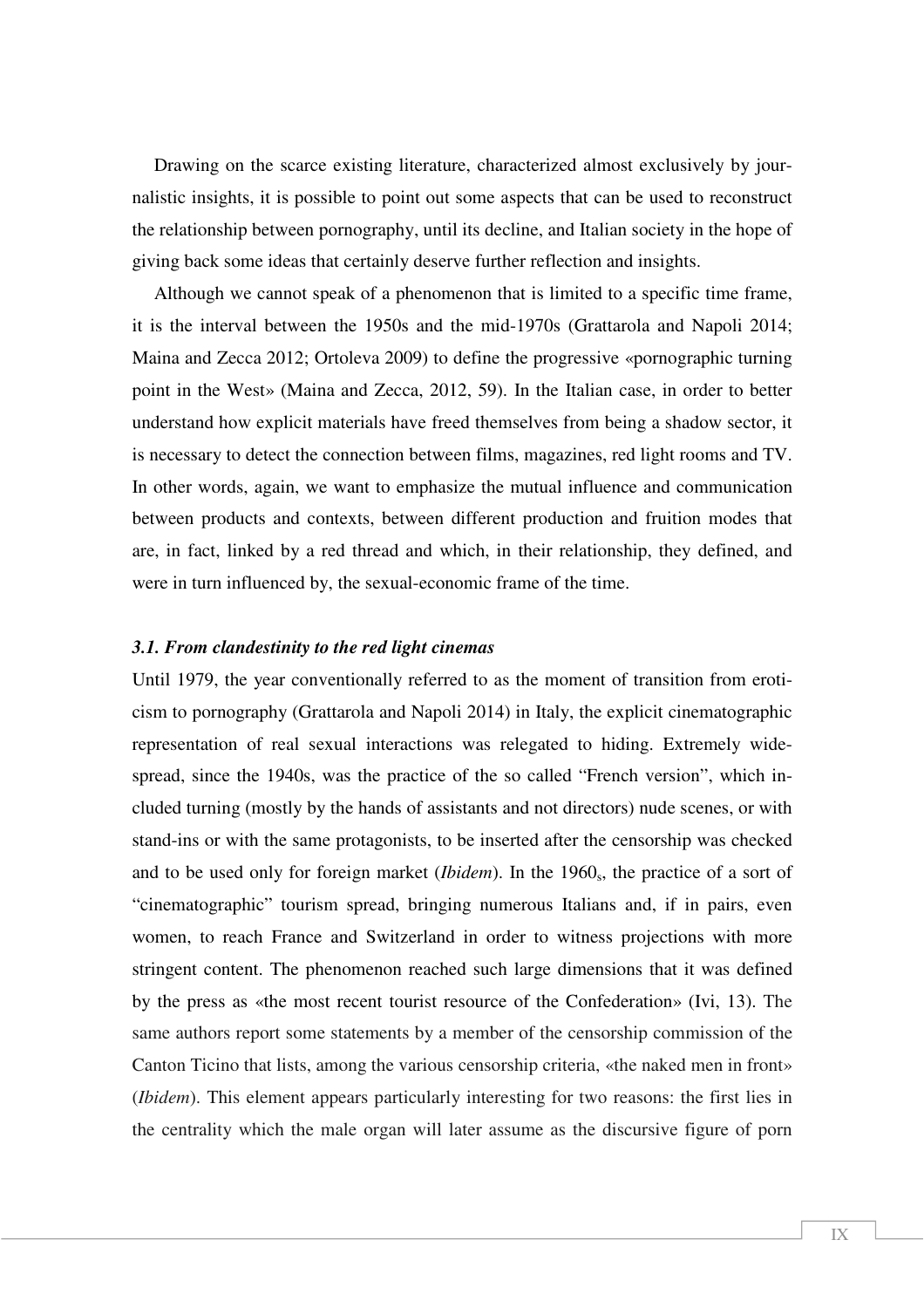and the second in the different treatment given to female genitals, considered instead scrutinable (although the close-up zoom were forbidden) and displayable. This double register could derive from the fact that still, to be shown, were simulations of sexual acts, a characteristic that would have been denied by the presence, for example, of the male genital organ in erection, ultimate proof that what was being witnessed was instead real. However, it cannot be ruled out that the greater permissiveness on female nudes placed the feet also on a well-known social perception of the female body as "available" and of the sexuality of women as "passive" and "receiving", therefore less immediately recordable with the look.

These were years in which in Italy there was a tension between two opposite impulses: a more traditional and conservative one and one that looks at modernity, at least from the point of view of changing morals, marking the first fractures with respect to previous generations and preparing the ground for the "revolutionary" wave that, starting in 1968, will cross (also) the country. In 1962, this tension crosses, not so much the drawing up, as the application of the 21.04.62 Law n. 161 «Revisione dei film e dei lavori teatrali»<sup>4</sup>, better known as the censorship law. In the reconstruction of Liliosa Azara (2018) in *I sensi e il pudore: l'Italia e la rivoluzione dei costumi: (1958-1968)*<sup>5</sup> «are reported some interesting episodes that highlight those that the author calls mutations and persistences» (Ivi, 191). In 1965, the Christian Democrat deputy Agostino Greggi, considered the standard-bearer of morality, declared all his concern about the compositions of the censorship committees and kiosks:

The film is an evocative fact that imposes responsibilities [...] Adultery, the obsessive search for women, peeking through the bather's hole in the cabin, represent the most negative sides in contemporary cinematography. Morality is not just a sexual fact. Modern cinema is crumbling society<sup>6</sup>.

<sup>4</sup> *Review of films and theatre works.*

<sup>5</sup> *The senses and the modesty. Italy and the revolution of customs (1958-68).*

<sup>6</sup> Azara 2018; our translation.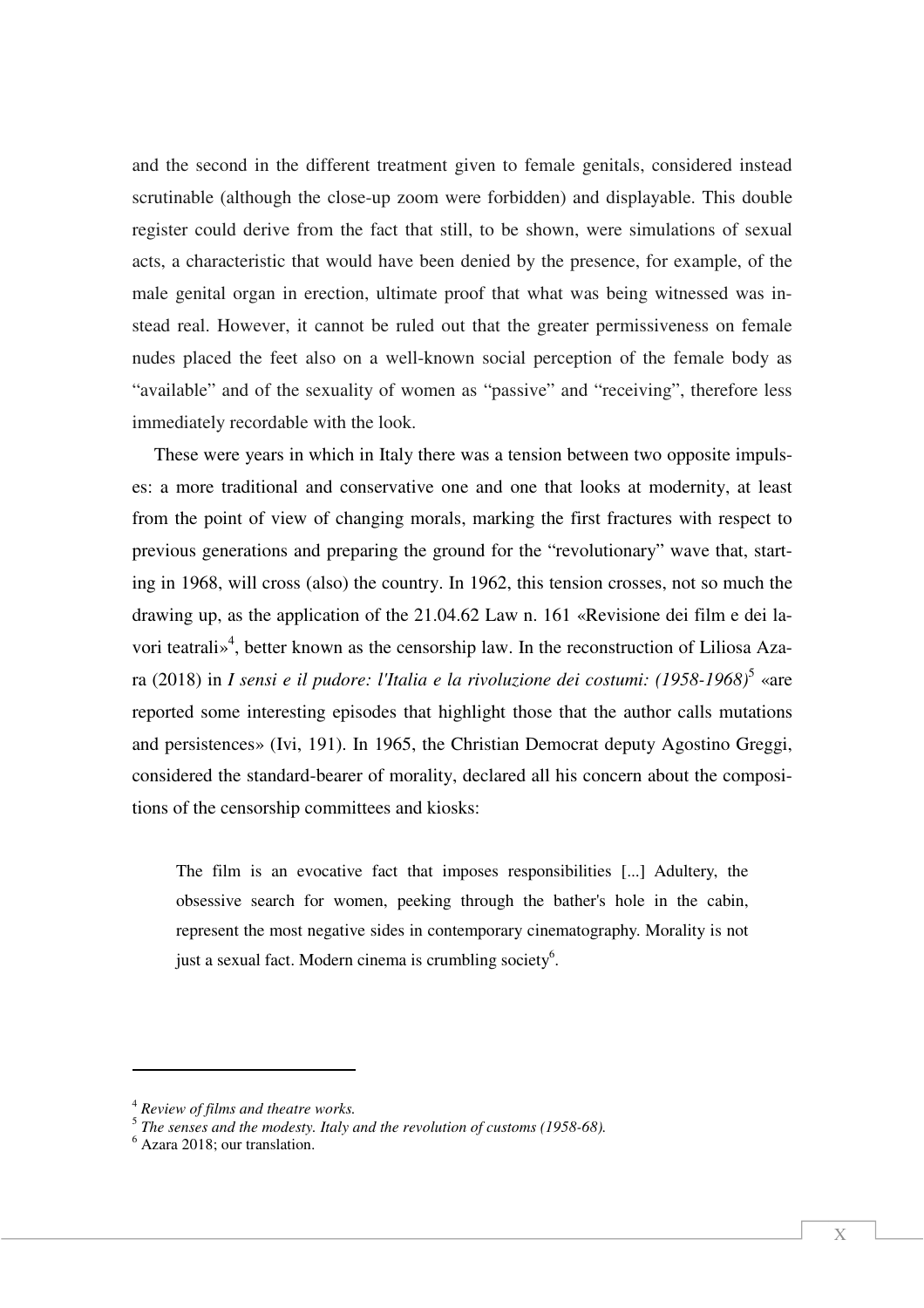The concern was far from the criticism that part of feminism will reserve for pornography or for the exposure of female bodies in the media; in fact at play was not the possibility or otherwise of self-representation and deciding on one's own sexuality on the part of women. The game was played around the definition of the public and private spheres, the preservation of traditional roles (the woman as a pure being and the hearth angel) and the main social institutions and Catholic values, such as marriage (and its indissolubility) or female virginity. Continuing to draw on the precious work of Azara, a story is recalled that tells the social context of the years in question: that of the school magazine «la Zanzara». In March 1966 the boys and girls of the Liceo Parini in Milan published an inquiry in which, according to female students of different ages, the desire to talk and discuss issues such as sex education, religion and its interference in the sexual sphere, premarital sex, contraceptives; in other words the need to live one's sexuality with more freedom and awareness. After the publication of the issue, the protests of Catholic students followed, as well as the denunciation by a Catholic association, and countless other subjects, resulting in a judicial case, carefully amplified by the press, that will last until July of the same year and who will see on the table of the defendants, when juridical when popular, the school principal, the editors (two of whom will even be subjected to a medical assessment to ascertain the possible presence of venereal diseases), the owner of the typography who had printed it and even professors and parents who had shown solidarity with the young editors. More than the judicial case, which ended with the acquittal of the defendants, it is however interesting that the news has become the occasion for commentators, experts, politicians, intellectuals, men and women of faith, for a fierce confrontation that returned a country split in half between a faction «[...] old [...] swollen with taboos [...] and a new one, fresh  $...$ »<sup>7</sup> as pronounced during his harangue by one of the defense lawyers (Ivi, 214). The same Claudia Beltrami Ceppi, author of the investigation, will reveal forty years later, in an interview that appeared in «La Repubblica», that it was not so much the fact that she had given the girls the opportunity to express opinions on certain "forbidden" issues, as was the tenor of the responses that told of "enlightened" girls: «The central theme was not really the

<sup>7</sup> Our translation.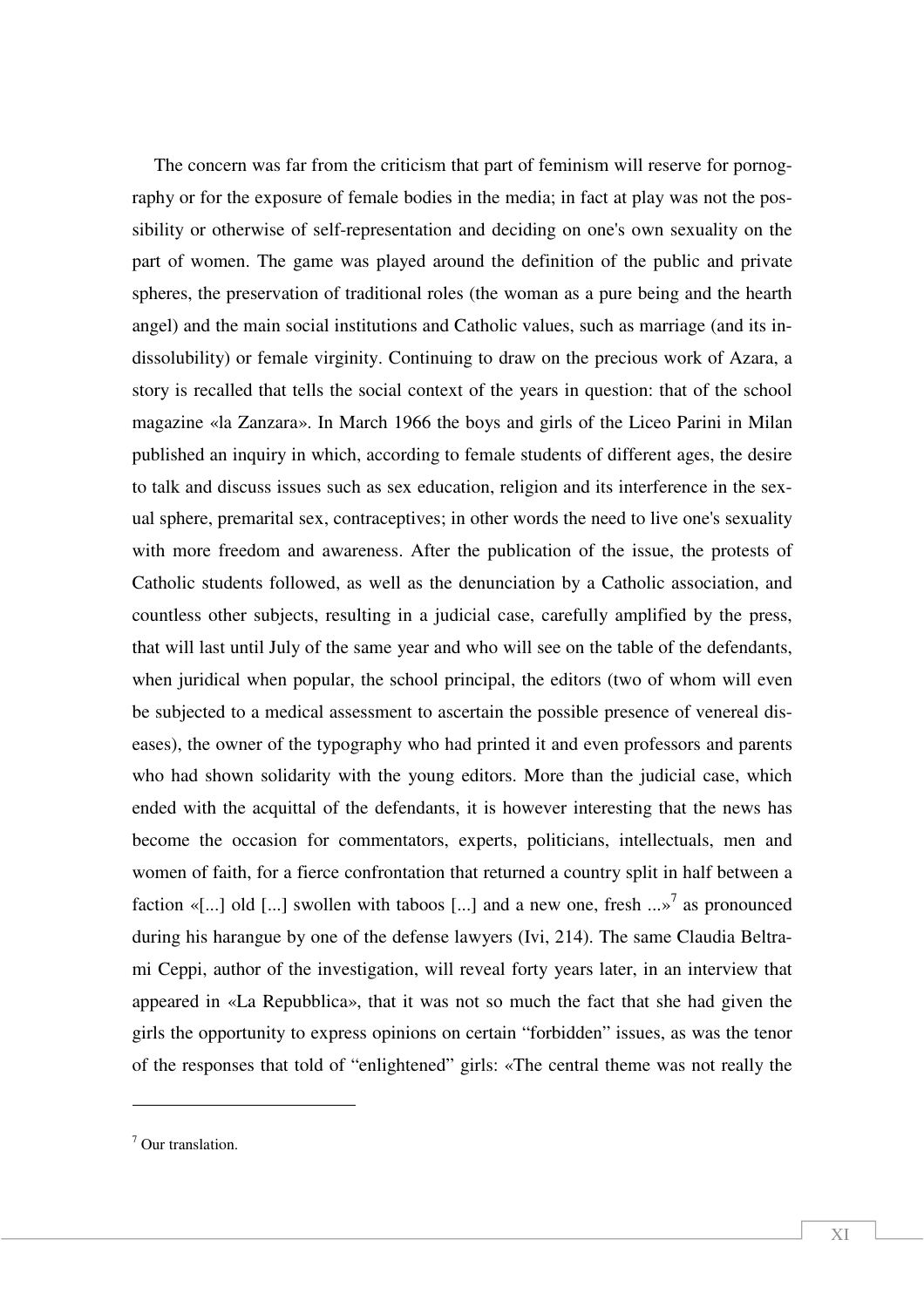sex but the role of the woman towards her husband, the education of children. And the thought of those girls was so different from the mentality of that time $\frac{1}{8}$ . The family, which had already undergone an evolution during the economic boom, moving from a productive microstructure to a consumer unit (Chianese 1980), in the words of the girls interviewed, thus became the field chosen for numerous battles that would have marked, in effect, the history of the country, and of the women's movement, in the years to come.

In the following year, 1967, the ministerial censorship authorized the first scene of integral nude of a white woman (*The pawnbroker,* of Sidney Lumet) leaving to glimpse the possibility of a greater margin of maneuver, at least for the «auteur cinema» (Grattarola and Napoli 2014, 13). This does not necessarily mean that porn movies were not filmed in Italy but that they did not find space in the official channels. Slowly, but inexorably, porn began to force the limits imposed by censorship.

Between 1973 and 1977, in fact, the insertions in the double versions, often turned from scratch, would no longer have been simply "erotic" or itchy but more hard-core, going to outline the contours of a phase that Maina and Zecca (2012) define as parapornographic.

In 1977 the Majestic opens in Milan, the first red-light hall of the peninsula, in 1979 was the time of the Roxy, the only case of a red light room run by a woman, while Rome will have to wait until 1978, with the inauguration of the "Ambassadors". Compared to the big US cities, in the Italian case, the proliferation of these rooms will not concern specific or ad hoc areas of the city but will extend from the center to the suburbs. It would not be until 1978 that viewers would see a blow-job with the movie *Rosa*  Bon Bon, flower of sex<sup>9</sup> of Hedman, projected for the first time on the Majestic's big screen. (Grattarola and Napoli 2003).

If the turning point of the red light halls marks a particularly significant moment in the race for the spread of pornography in Italy, it would be short-sighted to ignore a sector that, even before the cinema, had forced the boundaries of acceptability and repre-

<sup>8</sup> Our translation.

<sup>&</sup>lt;sup>9</sup> Our translation.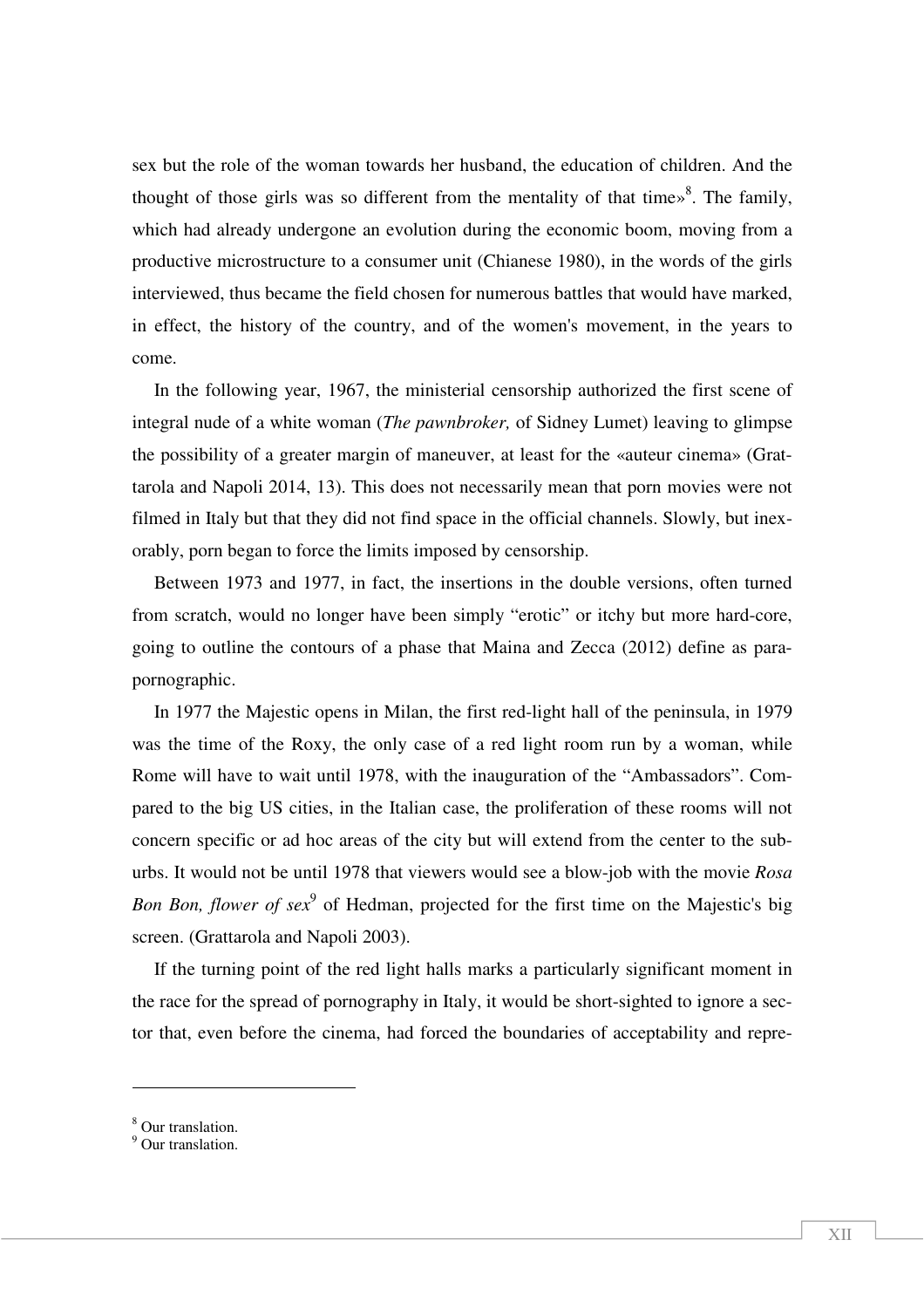sentability of explicit sex: the editorial one. In 1966-1967, as Maina writes in *Corpi che si sfogliano*:

The sexy magazines [...] with the first releases of the founders "Men" and "Playmen", both created by the "lady of the porn-soft" Adelina Tattilo-based their editorial identity on a mixture of (claims to) journalistic information and / or cultural dissemination and an iconographic outfit marked by the increasingly unscrupulous nude $10$ .

Magazines such as Cinesex and Cinestop confirm the existence of more powerful versions of films produced by Italy for abroad market, since in their pages they housed scenes or frames that were absent from the versions of films circulating in the country (Grattarola and Napoli 2014). The presence of more eloquent images on printed paper that on the screens will not only concern the frames or the "cut" scenes to get the visa from the censorship but real inserts extraneous to the film itself, extrapolated from other contexts and, not infrequently, recycled and reassembled for the occasion. The publishing sector linked to eroticism and pornography then will have a role in the sexual imagery, above all in men, at least until the 1980s (Cantatore in Luongo and Serughetti 2017).

The practice of the inserts, in its numerous variants, so common in the aforementioned magazines, will be revealed in 1978-1979, as one of the main strategies of circumvention of censorship by the film industry of the hard, allowing the products to obtain the censorship visa to then be hardened, or reintegrated in the case of scenes specially cut to pass the check, later (Grattarola and Napoli 2014). Another strategy, although adopted almost exclusively in the Milan area, saw the operators of red-light cinemas project films completely devoid of ministerial authorization. The answer of the law does not delay however to arrive and, above all in the person of the judge Nicola Cerrato, a real counteroffensive both on the legal and administrative plan, with the revocation of the licenses to the managers, started (*Ibidem*). In any case, Italian pornographic production does not stop, at least until about 1982. According to the meticulous

 $10$  Maina 2018, 10; our translation.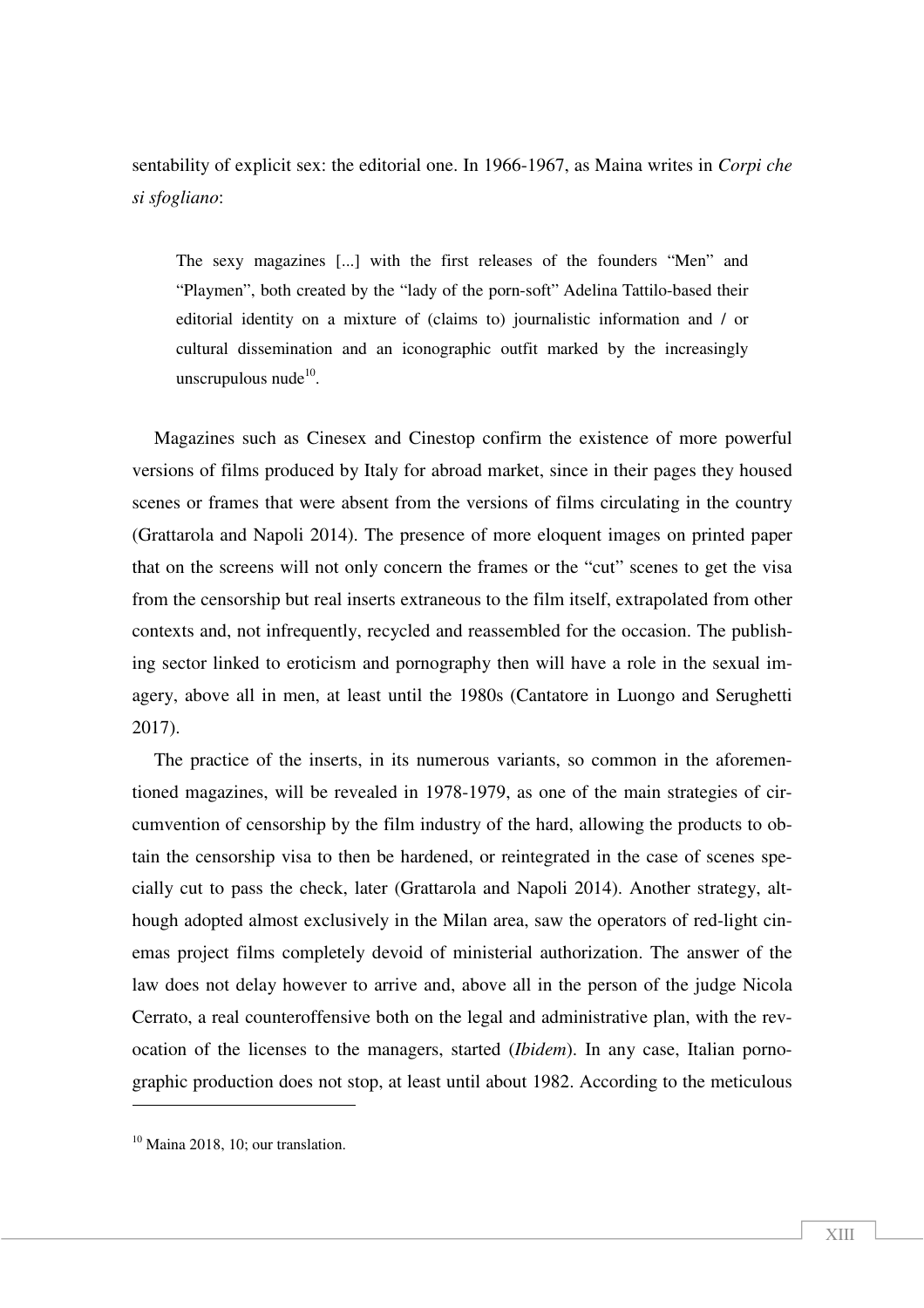reconstruction of Grattarola and Napoli, the one from 1979 to 1982 represents the golden age of Italian porn, in which the increase in demand and supply (and the inversely proportional relationship between costs and profits) have led to such an expansion of the sector to make it the lifeline for Italian genre cinema, which was in a crisis as profound as it was inconvertible (Ivi, 4).

The diffusion of hardcore into Italian cinema has not, of course, been disputed. In addition to the foreseeable attacks by movements, groups and Catholic associations and those close to the Vatican, we can find among the "enemies" of pornography the extraparliamentary extreme left (Autonomous Collectives, Lotta Continua, Avanguardia Operaia) who insert the red-light halls in the context of proletarian self-reductions strikes, some feminist groups (*Companions organized for feminist counter-power*) that will come to claim incendiary attacks in some red-light halls of the capital, and the neo-Nazi group Ludwig, author of an attack on a red-light cinema in Milan that will cause the death of six patrons (*Ibidem*).

Despite the vehemence of the attack by the aforementioned feminist group, the topic of pornography has played an extremely marginal role in the Italian feminist debate compared to what happened with the sex wars in the United States. The years we are focusing on have in fact seen the movement, far from being unitary, engage on different issues, also obtaining different results of historical significance: it is the 1970 L. 898 which governed the dissolution of marriages and in 1974 the abrogative referendum which confirmed the law in force. 1975 is instead the year of L. 151, which reformed family law, introducing various innovations. To name a few: the transition from father authority to parental authority, equality between spouses, the possibility of choosing the patrimonial regime of the nucleus between separate or in communion, and revision of the rules on personal separation of spouses. In 1978, L.194 was promulgated, which decriminalized and regulated access to voluntary pregnancy interruptions. Years, therefore, of profound changes and in which the role historically occupied in the society by women and men, emerged radically modified.

This does not mean that women were not interested in pornography; however, rather than talking about actresses, performers or audiences, it seems interesting to point out that in 1981, before the experience of the Club 90 and the creation of Femme Produc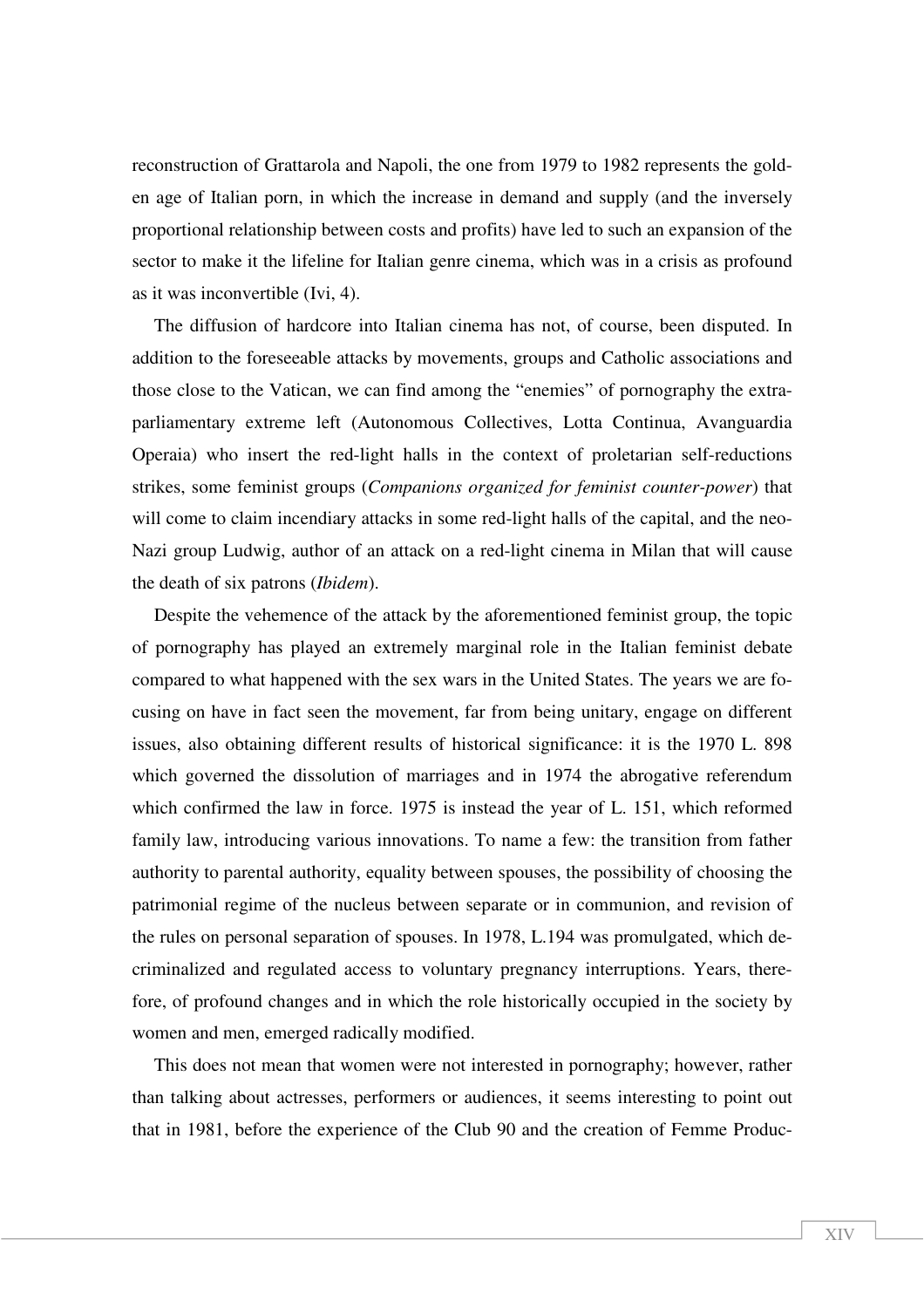tions in the United States, the first Italian porn film directed by a woman was shot: director's name was Giuliana Gamba. A graduate of the University of Florence, she worked first as an assistant and as a secretary of edition; she then meets Aristide Massaccesi (known as Joe D'Amato), director of what is considered the first real Italian porn movie (*sex black*, 1978), which will offer her to shoot hard movies. In 1981, under the pseudonym of Therese Dunn, she shot *Pornovideo* and, in the same year, *Claude and Corinne a particular restaurant*<sup>11</sup>. After a first phase, she will move on to erotic cinema, while trying to keep her style. In her own words:

[...] being a woman and not having a "professional" approach, I based everything on creativity, both in stories and in scenes. Even in the first soft porn film I made, Profumo, I had the same transversal approach. One thing that was not usual even in erotic cinema that came out in normal cinemas: I created a story in which a woman came to disguise the lover as a woman to confuse and attract her husband ... there was a scene of penetration with a pink brush [...] they were all very ironic [...] At the time, as a woman, I wondered what I wanted to see. I tried to make the act of desire more realistic: while the man saw it more carnal, I saw it erotic. I tried to evoke desire with details, I focused on things like tearing away the actresses panties. These small "inventions" at the time were considered to be ideas alternative to brutal penetration. The female figures, then, were always active and central as regards desire [...] there was a desire to experiment. For example, I remember that I had this idea: let a woman go with a trans woman. It was something that had never been seen before, but in the end both the actress and this young trans woman told me that they had been pleasantly surprised by the experience. [...] In my films I have often tried to dare scenes that had never been seen before, but with the utmost naturalness: I shot one of the first pissing scenes in Italy, for example. I tried to bring the sex of real life to the screen, but also that of ideas. In those years there was a lot of talk about the right to female orgasm, and I made sure that my actresses had real orgasms on the set. Not theoretical orgasms.

 $11$  Our translation.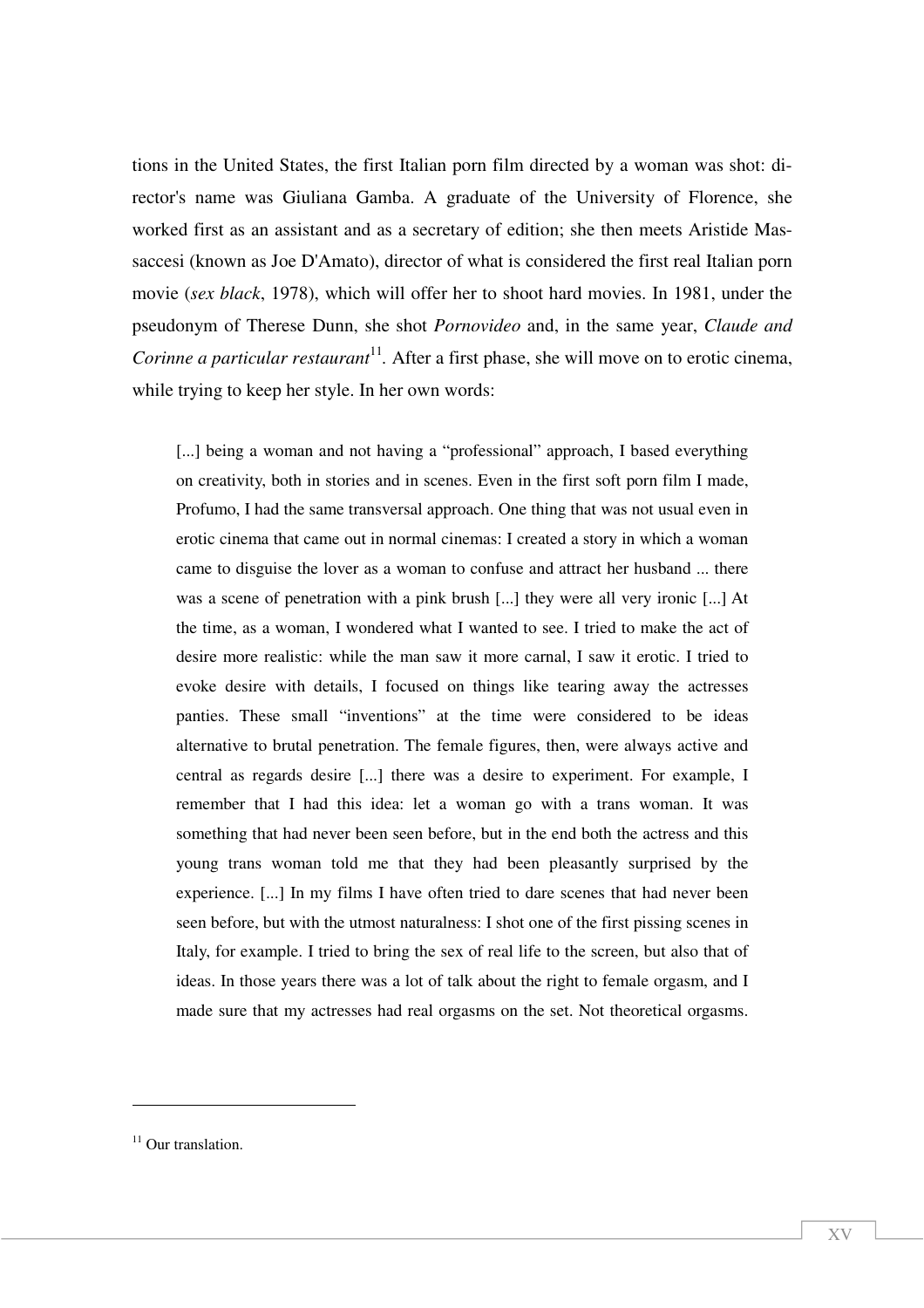In short, I tried to make the camera felt as little as possible<sup>12</sup>.

The reader will not miss different analogies with respect to what was said about the Candida Royalle project: innovative elements, even more if they are conceived in a context like the Italian one as it has been described up to now. Compared to the Club 90 and Femme Productions, however, there is a different degree of "feminist political awareness" we could say. Giuliana Gamba, for example, seems to have acted with less conscience with respect to the reading that she gave ex-post of her experience with porn, while acknowledging to share with the feminist militants the will of «Go against the rules».

#### *3.2. Decline and Changes*

 $\overline{\phantom{a}}$ 

Following the work of Grattarola and Napoli (2014) it seems that 1984 marks the end of the golden age of Italian porn. Continuous attacks by the judiciary, and market saturation would be among the causes that would have contributed to the end of the era in question. Contributed but not exhausted the reason for its decline; to give the final blow to the aforementioned phase there would in fact have been two innovations that we can link to the technological sphere: private television and the VCR (*Ibidem*). In 1976 the Constitutional Court with the sentence n.202, the authors explain, authorizes the existence of local television stations, delivering a heavy blow to the Rai (State Television) monopoly. These broadcasters will insert in the program schedules, first erotic films forbidden to minors and, later, real hard-core products (*Ibidem*, 56). The Milane Telereporter, repeating a broadcast of TeleTorino International, broadcast nightly stripteases that reached an audience of 200,000 spectators. In 1977 Rai will host a character in its broadcasts who will then enter the country's collective imagination as the first real porn star: Ilona Staller, also known as Cicciolina. Two years later, the explicitly hard films will occupy the schedule of TeleMilano International (*Ibidem*, 59), challenging the ministerial censorship. Interesting, in the reconstruction operated by the authors, the presence of the statement of a programmer of the issuer who, in 1979, told not without sur-

 $12$  Carradori 2016, viewable at the link https://www.vice.com/it/article/av5b9b/intervista-giuliana-gambaporno-femminismo-445); our translation.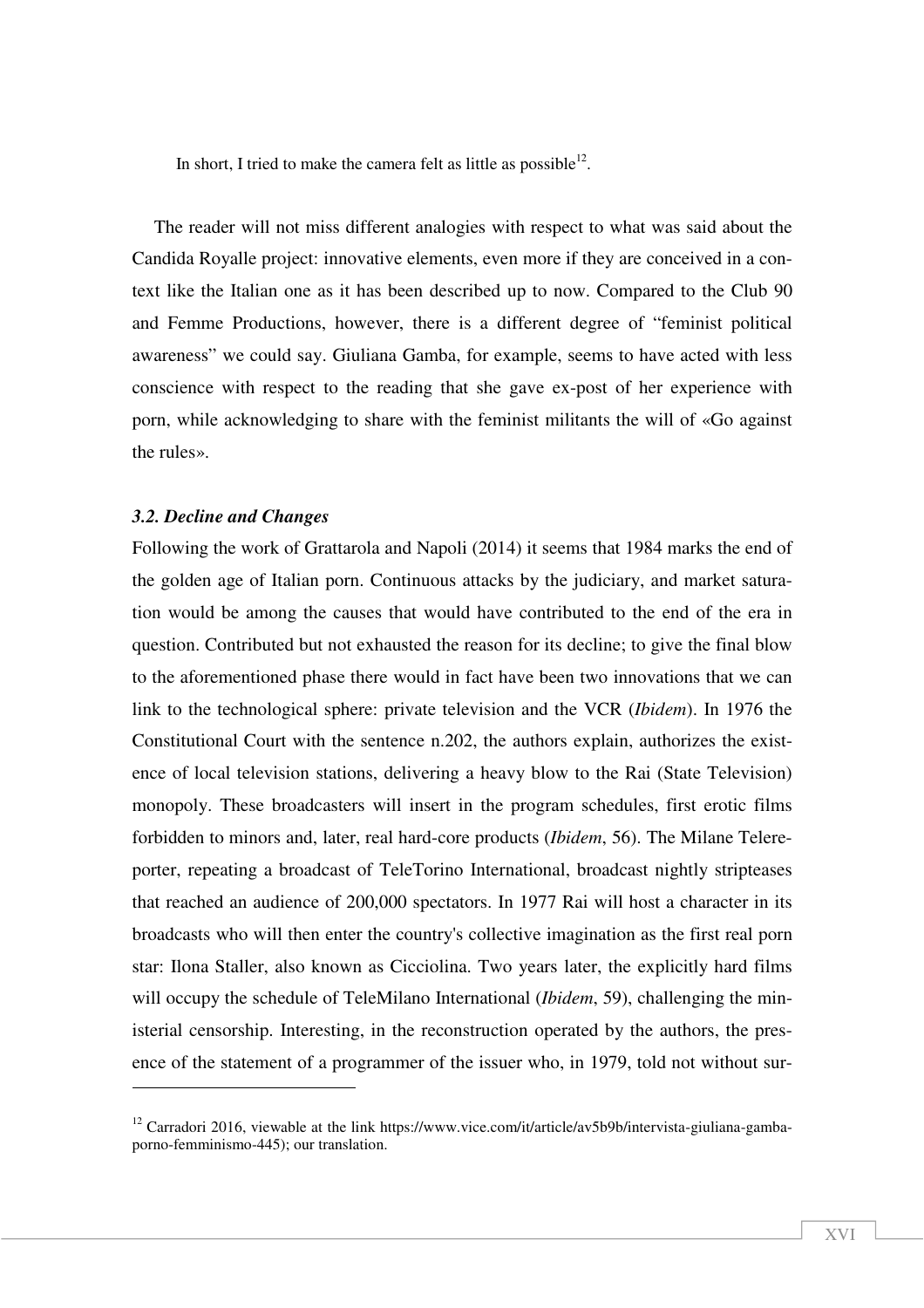prise to have discovered, through the phone calls she received every evening, a strong presence of women, in pairs and not very young, who enjoyed the films they aired. The presence of erotic and porn movies, even beyond the local television stations, especially after the entry in the market of Silvio Berlusconi, will proceed until the promulgation of Law 223 of 1990 (so called Mammì Law) which will unequivocally prohibit the broadcasting of films prohibited to minor of 18 years (*Ibidem*, 60).

The second element to dictate the end of the hard core era in movie theaters was the spread of the Vcr. Some industry entrepreneurs decided to beat both roads, spreading the film in the two different media but others, like Riccardo Schicchi, decided instead to concentrate creative and economic efforts towards the home video market (in the case of Schicchi also towards live entertainment venues), leading some performers, including Cicciolina herself, as well as the equally well-known Moana Pozzi, in a phase more linked to "stardom". This is not the place to offer an overview of the period, however it is important to emphasize that the popularity achieved by these figures has been so extensive as to make them a custom phenomenon that has gone beyond the boundaries of the environment in which they were created. The two stars have collected television appearances, occupying the seats of the largest and most popular talk shows (think, for example, of the Maurizio Costanzo Show). Especially in the case of Moana Pozzi, it was a question of women who were quite distant, by cultural level and social capital, from the widespread social perception towards the women that work in the sex industry. Not only that, they both started a political career: Ilona Staller was elected as a deputy in 1987 in the ranks of the Radical Party and then, five years later, together with Pozzi herself, they become candidate with the Party of Love, founded by Riccardo Schicchi and Mauro Biuzzi:the topics on which their political activity was based included the fight against censorship, information campaigns on the spread of Hiv, and sex education.

The figure of the two porn stars is so deeply rooted in the Italian collective imagination that, 22 years after the premature death of Pozzi in 1994, Walt Disney has decided to rename the Italian version of the film *Moana* with *Oceania* (and its protagonist, who gave her name to the film, became Vaiana). Although no official statements have been released on the matter, even the foreign press has interpreted the choice as, on the one hand, a distancing try from a figure that is ill-suited to be placed side by side with the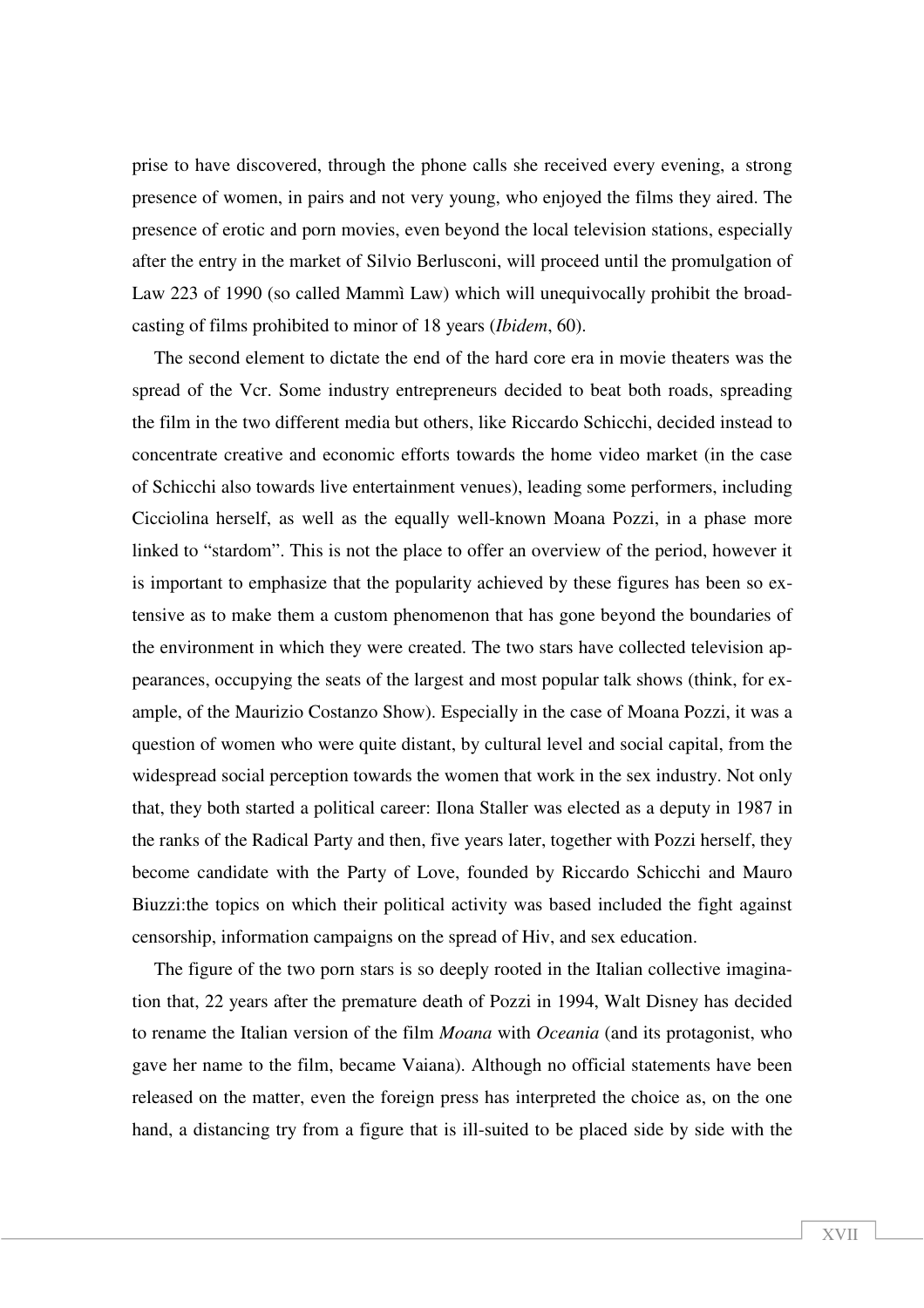Disney product and, on the other, as an attempt to obviate a problem as technical as it may be expensive to solve: indexing the results in the main search engines that, when typing the word Moana in the Italian context (see https://movieplayer.it/news/oceania-emoana-le-reazioni-the-press-foreign-to-change-the-title-f\_46833 /), would have returned only porn movies as first links.

Due to technological innovations, the web, and the success of amateur porn, it is not possible to talk about a porn industry in the Italian context; however, it is worth noting that Italy hosts three different festivals dedicated to pornography: the Fish  $&$  Chips of Turin, the Hacker Porn Film Festival in Rome and the most recent Vieni? of Catania. Three festivals in which to circulate would be mainly products, often non-commercial, ascribable to queer, and feminist porn and to post-porn and in any case meeting the characteristics of *sur-porno*, as defined by Biasin, Maina and Zecca (2014) that is:

A porn that would be ashamed of being nothing but itself and that is trying to justify its existence with an additional interest: of an aesthetic, sociological, moral, psychological, political, kind, [...] in short, with some kind of extrinsic value that is supposed to enrich it $^{13}$ .

### **4. Some conclusive thoughts**

l

With these premises, we are particularly satisfied in offering the reader a number that, in our opinion, succeeds in illuminating some fundamental questions for us by answering basic questions such as the following: What space for the unexpected and the unforseen in a social context in which sexuality continues to be strongly codified? What margin of movement in a capitalist context that defines the spaces for maneuver? What other visions with respect to dominant narratives can emerge when the gaze and the approach try to deconstruct rigid and, in our opinion, often short-sighted theoretical premises? What happens when, at the center of the discussion, the word of the historically margin-

<sup>&</sup>lt;sup>13</sup> Biasin, Maina and Zecca 2014, in Maina, G. (2018), "From the Scene, for the Scene!Sexual Styles and Identitary Narratives in Alternative Porn", in Attwood, F. and Smith, C. (eds.), *Routledge Companion to Media, Sex and Sexuality*, London, Routledge (our translation).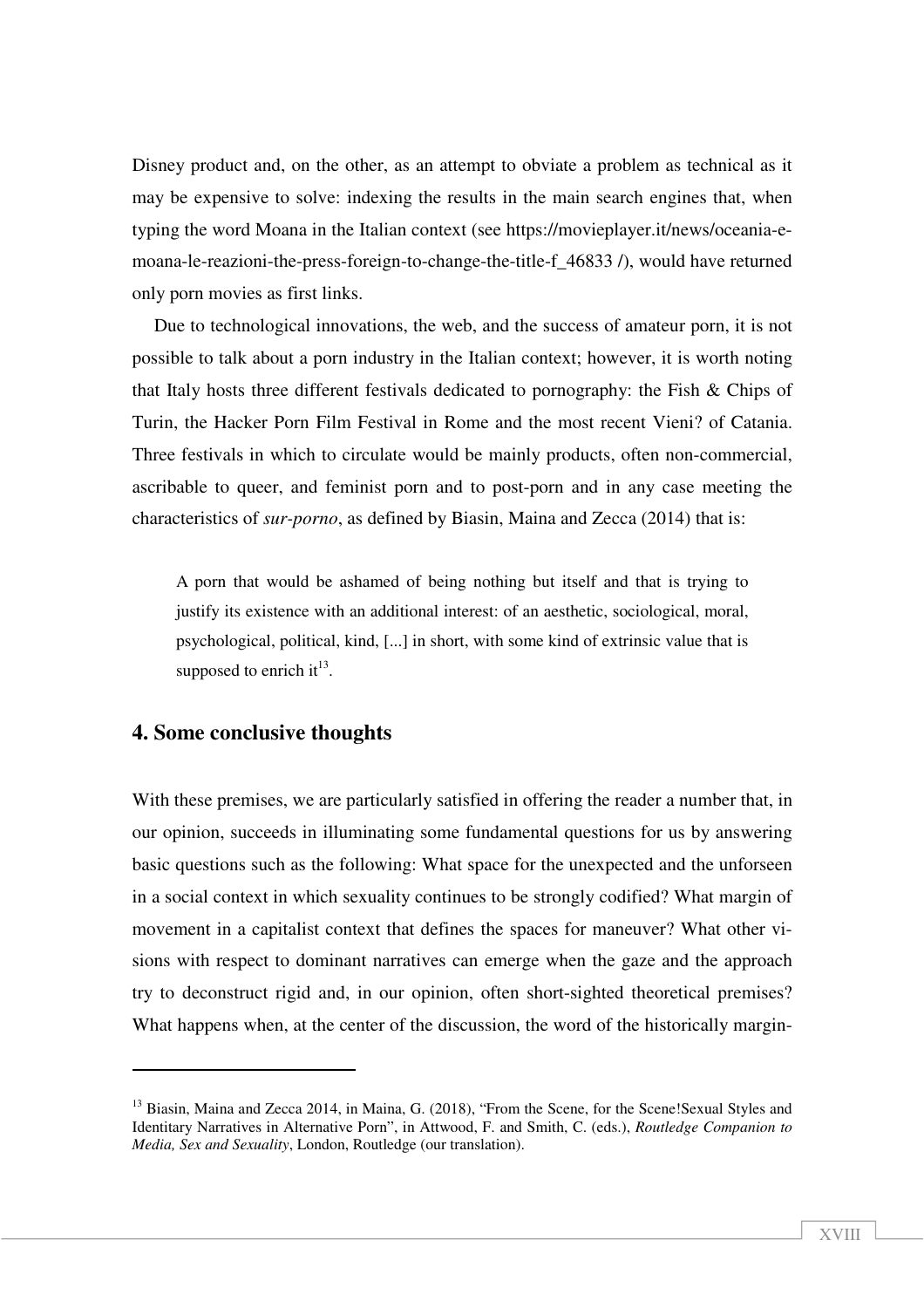alized subjects like women, trans people, performers, is given, just to mention some example, when, to quote Spivak (1988), «the subaltern speak?»

The contributions that make up the number revolve around fundamental concepts both for existing literature and because they have become, in some way, slogans in political and militants discourses around pornography: authenticity, intimacy, pleasure, empowerment, objectification but also stigma, to give some examples. The research methodologies range from ethnography, auto ethnography, text analysis, to the use of quantitative techniques, and reflect different disciplinary positions: media studies, visual and performing arts, sociology, gender studies.

The contributions dwell and trace a tension between global thrusts and local profiles, emphasizing changes and specificities linked to different historical periods, but also the influence that technological innovations and a capitalist system exert on pornography, both from the point of view of the imaginary and of working practices.

The articles presented here move mainly on two axes: one more linked to the dimension of the imaginaries and of the fruition of pornography, and the other that questions pornography as a field of labor. Two dimensions strongly debated in public discourse and in the widespread social perception that, here, are dealt with lucidly and without a priori dichotomous positions, trying to overcome the rigid typical alignments of sexwars and responding adequately to the objectives and contents of our call for articles.

Lebedíková's contribution, guided by the perspective of sexual scripts (Simon and Gagnon 2003; 1987; 1973), revolves around the qualitative analysis of the content of the 5 most viewed videos on Pornhub in the Czech Republic; the author explores the most unexpected component of the scripts and underlines how sexual objectification and sexual agency, although considered conceptually opposite and respectively exclusive, can coexist and intertwine. The essay by Dalila Missero, through the study of the impact of Italian soft-core pornography magazines for men and women of the early 1970s, focuses on the negotiation between the Anglo-American popular culture and the Italian one, and on the peculiar developments of the Italian feminist movement compared to the American and French one. The Italian context is also the protagonist of the article by Ferrerero Camoletto-Todesco, which represents a particularly original contribution for various reasons. Most of the so-called effects studies have focused on the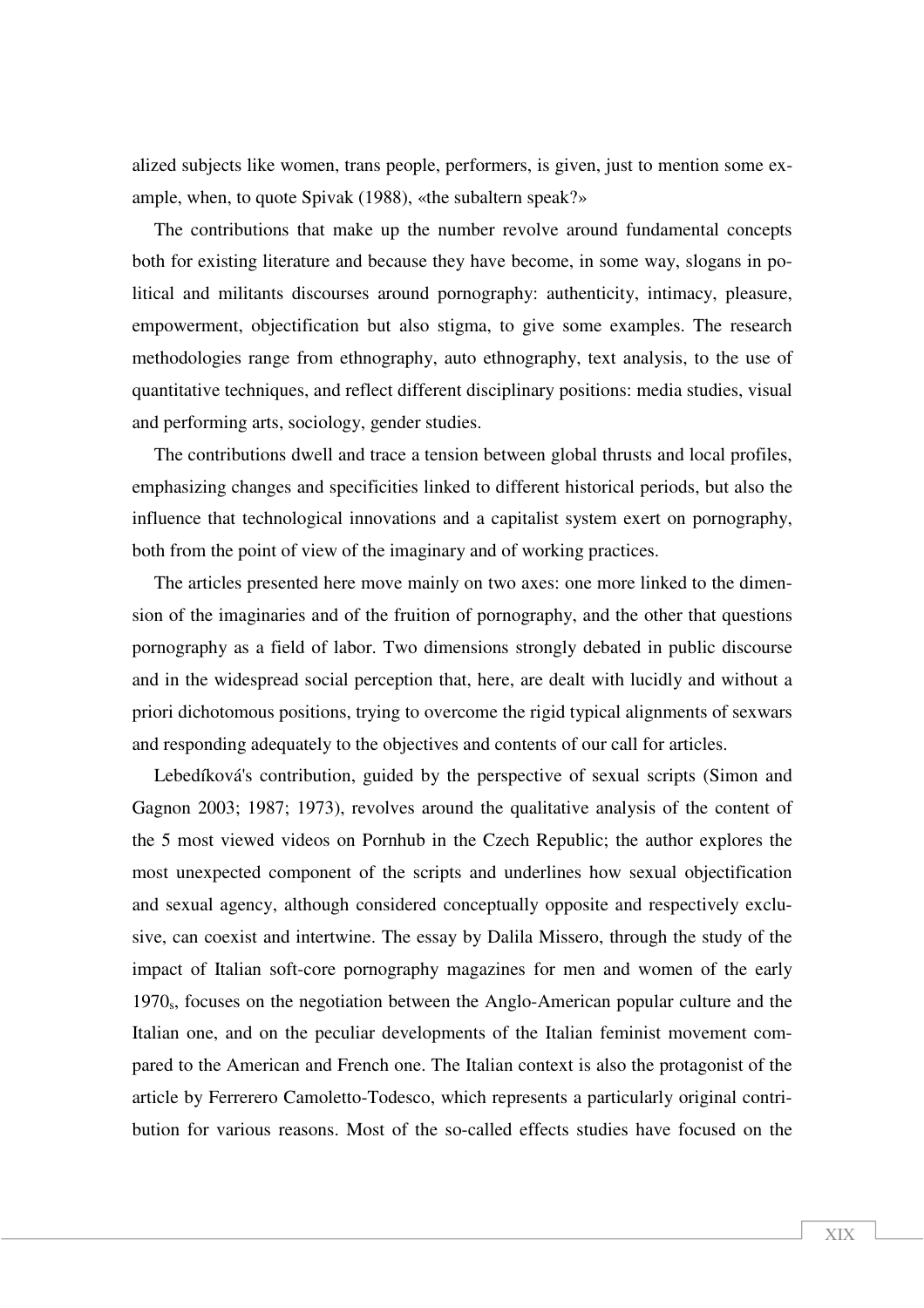consumption of pornography by men, ignoring women as a category of users, emphasizing potential negative effects, and relying on relatively small samples. The present contribution, on the contrary, tried to investigate whether, and to what extent, the consumption of pornography by Italian women was linked to two indicators of sexual empowerment: masturbation released from guilt, and the idea of sexuality as a way to express oneself freely and in an authentic way. The concept of authenticity is explored and challenged in Stardust's contribution which, through self-ethnographic work and 35 qualitative interviews administered to Australian porn stakeholders, questions the effects of such discursive mobilization, typical of so-called alternative pornographies, on the working practices of performers in a context of gig economy, which would stand out as one of the new forms of affective, emotional or relational labor. Laurin's contribution also places the performer's work within the framework of emotional labor, in this case with explicit reference to gay porn, even in amateur productions. The performers would move in a subtle balance that sees the performance and private dimension being integrated into the eyes of an audience that would require a deep level of engagement mediated by technology. The relationship between technologies and work practices emerges in Pezzuto's work too, which presents the results of an ethnographic research carried out in the Las Vegas context, and focuses on trans performers and on the complex relationship between work and online use / presence, with the emergence of a singular profile, that of porntropreneur, for which social media represent on one hand a tool but, on the other, a place where trans performers experience a sense of self-commodification, competition and even bullying.

# **References**

- Alilunas, P. (2016), *Smutty Little Movies: The Creation and Regulation of Adult Video*, University of California Press, Oakland.
- Attwood, F. e Hunter, I.Q. (2009), *Not Safe for Work: Teaching and Researching the Sexually Explicit*, in «Sexualities», vol. 12, n. 5, pp. 547-557.
- Azara, L. (2018), *I sensi e il pudore: l'Italia e la rivoluzione dei costumi: (1958-1968)*, Roma, Donzelli.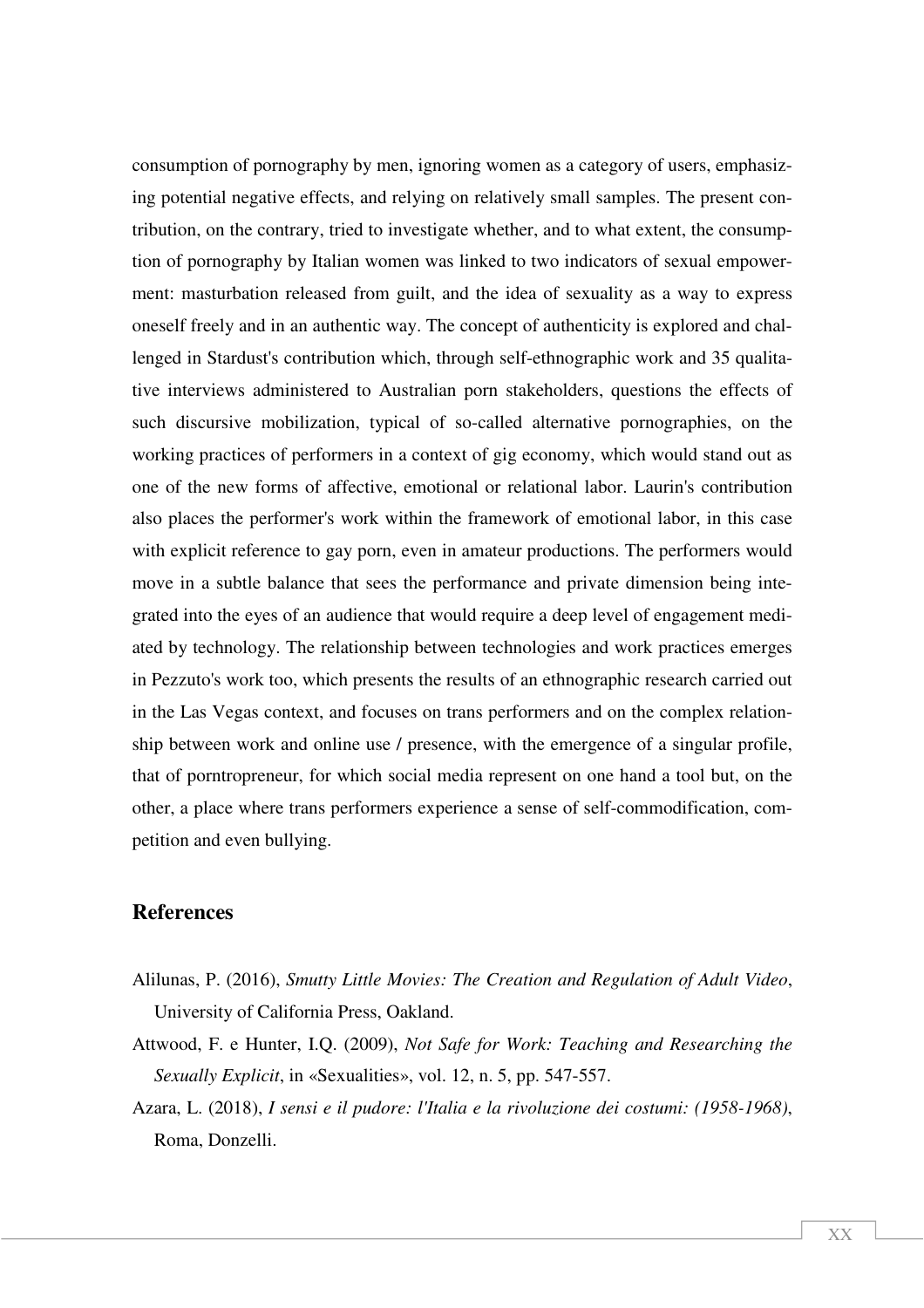- Biasin, E., Maina, G. and Zecca, F. (eds.) (2014), *Porn after porn. Contemporary alternative pornographies*, Milano-Udine, Mimesis.
- Chianese, G. (1980), *Storia della donna in Italia (1800-1980)*, Napoli, Guida.
- Grattarola, F. and Napoli, A. (2014), *Luce rossa. La nascita e le prime fasi del cinema pornografico in Italia*, Guidonia, Iacobelli.
- Grattarola, F. and Napoli, A. (2003), *La lunga marcia del cinema a luci rosse*, in «Blue», Roma, Coniglio Editore, Agosto 2003.
- Juffer, J. (1998), *At Homewith Pornography: Women, Sex and Everyday Life*, New York, NYU Press.
- Jackson, S. and Scott, S. (eds.) (1996), *Feminism and Sexuality: A Reader*, Edinburgh, Edinburgh University Press.
- Maina, G. (2018), *Corpi che si sfogliano. Cinema, generi e sessualità su «Cinesex» (1969-1974)*, Pisa, Ets.
- Maina, G. (2018a), "Cum On My Tattoo. Le pornografie alternative tra comunità, politica e mercato", in Antosa, S. e Lino, M. (eds.), *Sex(t)ualities. Morfologie del corpo tra visioni e narrazioni*, Milano-Udine, Mimesis, pp. 77-100.
- Maina, G. and Zecca, F. (2012), *Le grandi manovre. Gli anni Settanta preparano il porno*, in «Bianco e Nero», n. 572, pp. 58-69.
- Mondin, A. (2017), *The New Bridge Project*, in «On Our Backs: An Archive», 06- 08.01.2017 Event Brochure.
- Ortoleva, P. (2009), *Il secolo dei media. Riti, abitudini, mitologie*, Il Saggiatore, Milano.
- Penley, C., Parrenas Shimizu, C. *et al.* (eds.) (2012), *The Feminist Porn Book. The Politics of Producing Pleasure*, New York, Feminist Press.
- Plummer, K. (2008), *Studying Sexualities for a Better World? Ten Years of Sexualities*, in «Sexualities», vol. 11, n. 1-2, pp. 7-22.
- Rinaldi, C. (2016), *Sesso, sé e società. Per una sociologia della sessualità*, Milano, Mondadori.
- Scarcelli, C.M. (2015), *'It is disgusting, but ...': Adolescent Girls' Relationship to Internet Pornography as Gender Performance*, in «Porn Studies», vol. 2, pp. 237-249.
- Simon, W. and Gagnon, J.H. (2003), *Sexual Scripts: Origins, Influences and Changes* in «Qualitative Sociology», vol. 26, n. 4, pp. 491-497.